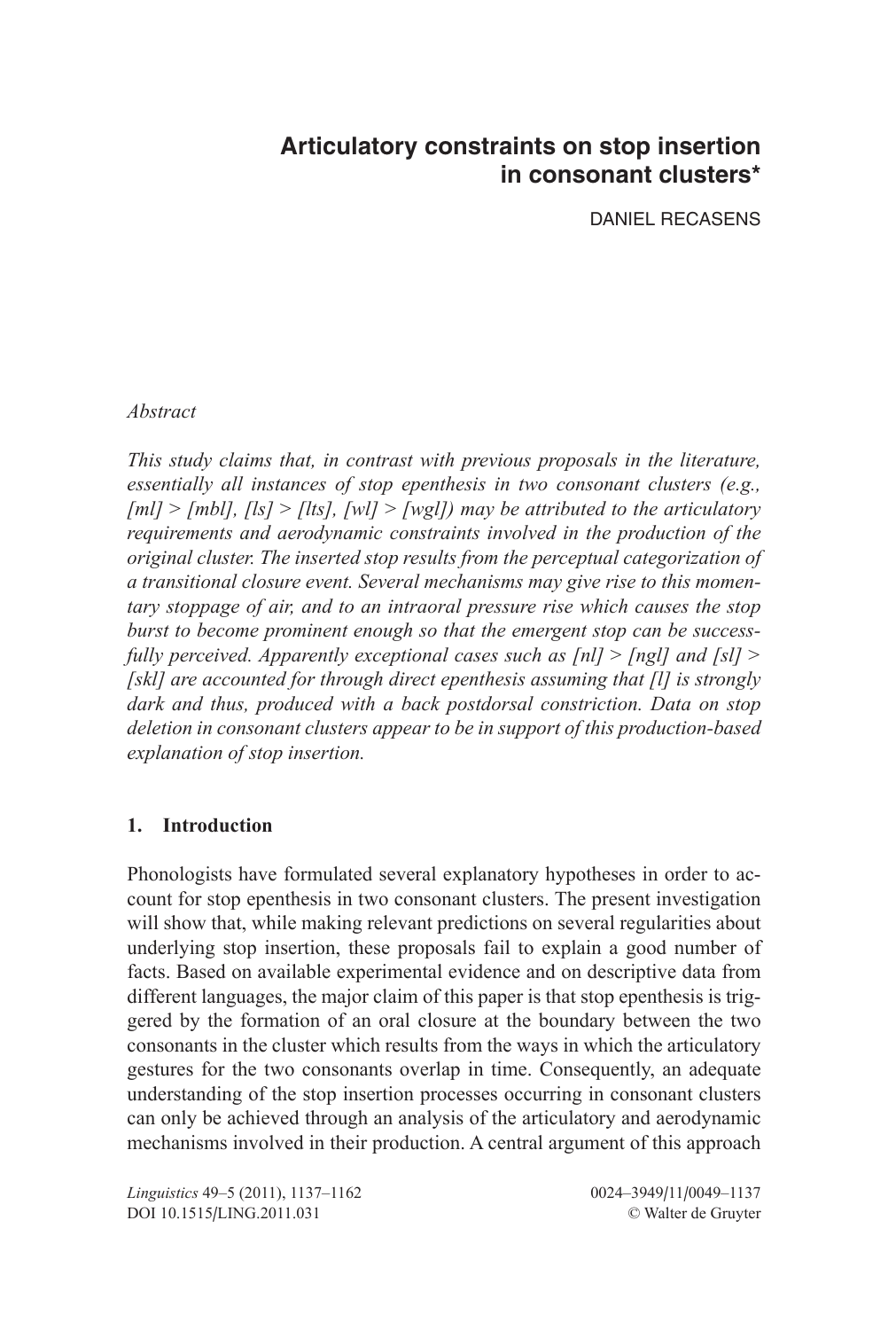is that the probability that the emergent closing phase be integrated as an independent stop consonant by listeners is to be sought in the degree to which the production mechanisms of interest render the oral stop perceptually prominent, which is also why stop epenthesis is expected to occur in some consonant sequences rather in others. Instances of variable epenthesis occurring synchronically may then become phonologized, thus giving rise to a completed sound change, and this phonologization process may start out with specific clusters and extend to other consonant sequences later on.

An illustrative example is [t] insertion in word final clusters ending in [s]. While the presence of [t] may be variable synchronically, the stop has acquired phonological status in the Yiddish lexical forms *gandz* and *haldz* derived from German *Gans* 'goose' and *Hals* 'neck', respectively (Wetzels 1985: 314). Differences in degree of variability in the application of the stop insertion process may be observed synchronically. Thus, in Valencian Catalan, an oral stop may be added systematically to the clusters with an alveolopalatal C1 [ʎs, ɲs] ([aʎtʃ  ] *alls* 'garlics', [aɲtʃ  ] *anys* 'years') but not to other clusters such as [ms, ns, ls, rs] ([ pals] *pals* 'sticks', [fars] *fars* 'lighthouses') (Recasens, 1996: 274, 276, submitted)

The analysis of stop epenthesis will be carried out mostly with reference to the processes presented in Table 1 in the appendix. The table contains essentially all the clusters which may undergo stop epenthesis the author is aware of<sup>1</sup>. Those processes may have a synchronic or a diachronic status and, while being exemplified with data taken mostly from the Romance and Germanic languages, they could be assumed to be representative of stop insertion in general. The stop insertions in the table are organized according to the degree of anteriority of the first consonant in the cluster, i.e., labial [m], alveolar [n], alveolopalatal  $[n]$  and velar  $[n]$  regarding clusters with a nasal C1, and alveolar [l, n, s, z, r], alveolopalatal  $[\, \int, \, \cdot \, \cdot, \, \cdot]$  and labiovelar [w] in the case of clusters with a non-nasal C1. C2, i.e., the second consonant in the cluster, is also ordered from more anterior to more posterior.

# **2. Accounts of stop insertion**

# 2.1. *Categorical and variable epenthesis*

Two types of stop insertion processes in consonant clusters were proposed in the 1980s depending on whether the second consonant in the cluster is a liquid or an obstruent (Wetzels 1985; Clements 1987). Illustrative examples are English *thunder* < Old English *thunrian* for the former insertion type (15 in Table 1) and English [sɛnts] *sense* for the latter (13 in Table 1). According to this proposal, epenthetic stops in consonant clusters can be accounted for through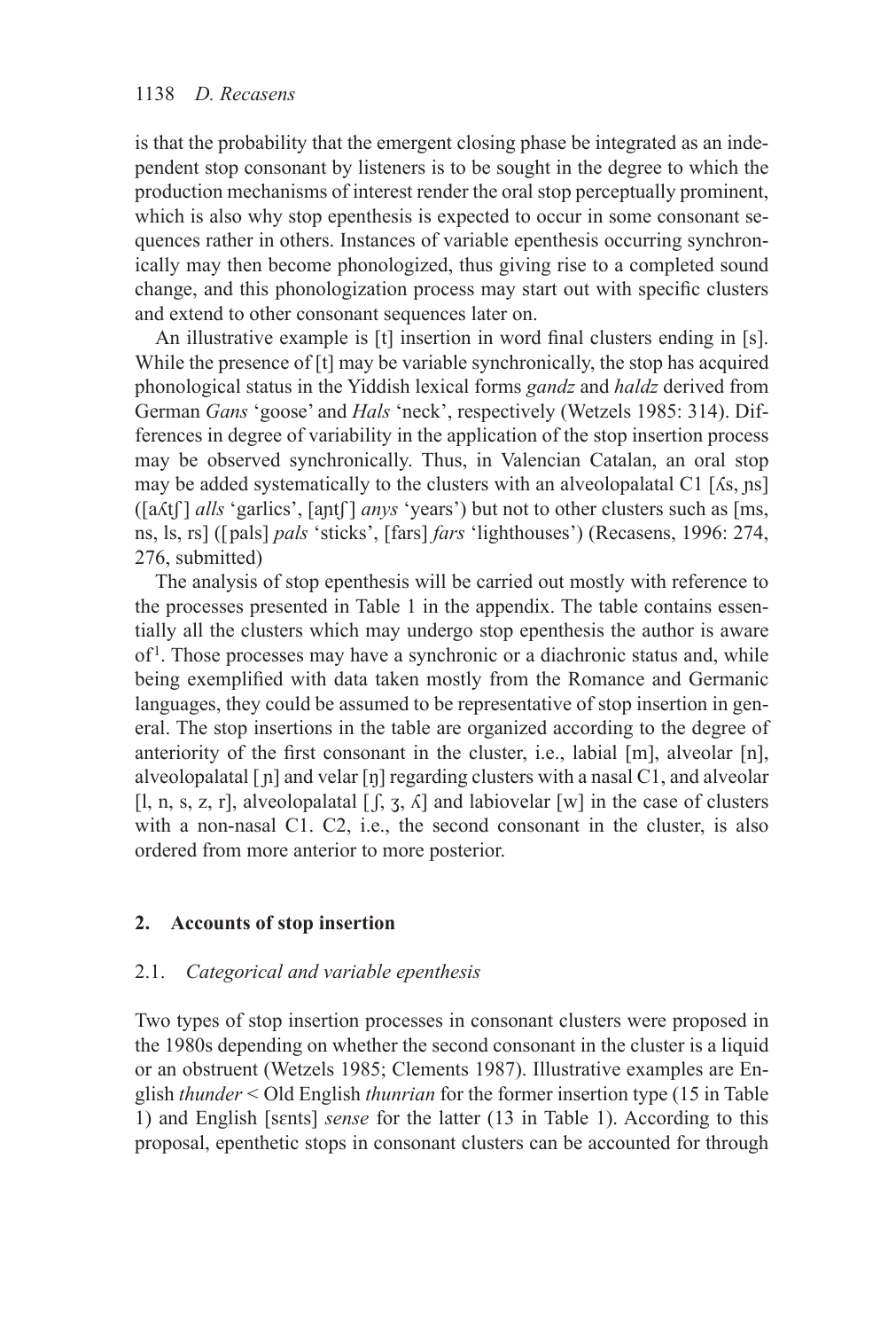temporal mistiming of articulatory structures if C2 is an obstruent but not so if it is a liquid. The two insertion processes differ in other respects. In clusters with a liquid C2, stop insertion improves syllable structure by replacing a rising sonority slope by a falling one, i.e., C2 ranks higher in the sonority scale than C1 in the original cluster and the opposite applies after stop insertion, and the inserted stop may be unpredictable from phonetic context (as for  $[s] > [sk]$ ; see 34 in Table 1 and Section 3.4) and exhibits a relatively fixed duration very much like any underlying stop. In clusters with an obstruent C2, on the other hand, stop epenthesis may apply optionally, does not contribute to improve syllable structure in the original cluster, and generates an emergent stop whose duration is less than that for an underlying stop.

Experimental studies report contradictory findings regarding the frequency of occurrence, phonetic prominence and variability of epenthetic stops in clusters with a final lingual fricative, which questions a subdivision of stop epenthesis into two separate classes. In agreement with the two category approach, experimental data for American English show that inserted stops are clearly shorter than underlying stops (in words like *dense* vs *dents*), and that their frequency of occurrence may vary depending on the original consonants in the cluster (100% in *dense*, 10% or less in [lz, nz]) (Fourakis and Port 1986). Moreover, reaction times in a phoneme monitoring task performed on Dutch informants were slower for epenthetic vs underlying stops presumably because the former are not as acoustically prominent as the latter (Warner and Weber 2001). In disagreement with the subdivision of epenthetic stops into more than one class, however, it has also been shown for American English that underlying and epenthetic stops may exhibit no differences in closure duration (Lee 1991; Blankenship 1992). Also, emergent stops in clusters with a nonliquid C2 may occur systematically and, therefore, exhibit full segmental status, as for the Yiddish and Romansh forms in 13, 14, 27, 28 and 39 in Table 1, and for the Valencian Catalan forms in 19 and 47 where a stop has been inserted between the alveolopalatals  $\lceil \Lambda \rceil$  and  $\lceil \eta \rceil$  and the fricative  $\lceil \int \rceil$ . Along these lines, it should be admitted that the speakers' intuitions about whether an unexpected stop closure should be assigned segmental status or not are strongly influenced by the language orthographic conventions and thus, hard to ascertain. For example, *p* in English words such as *glimpse* and *Hampshire* could very well be considered an independent segment in its own right by English speakers even though the original cluster [ms] has no liquid C2 in it (Picard 1987a)2.

Another relevant point to be made is that the likelihood that the emergent stop occurs may be influenced by the syllable affiliation of the two original consonants in the cluster rather than by the manner of articulation of the second consonant. Thus, less stability for clusters with a nonliquid C2 than for clusters with a liquid C2 could just be related to the fact that the epenthetic stop occurs in coda position in the former case (i.e.,  $(CCC)$  and  $(CC)(C)$ , as for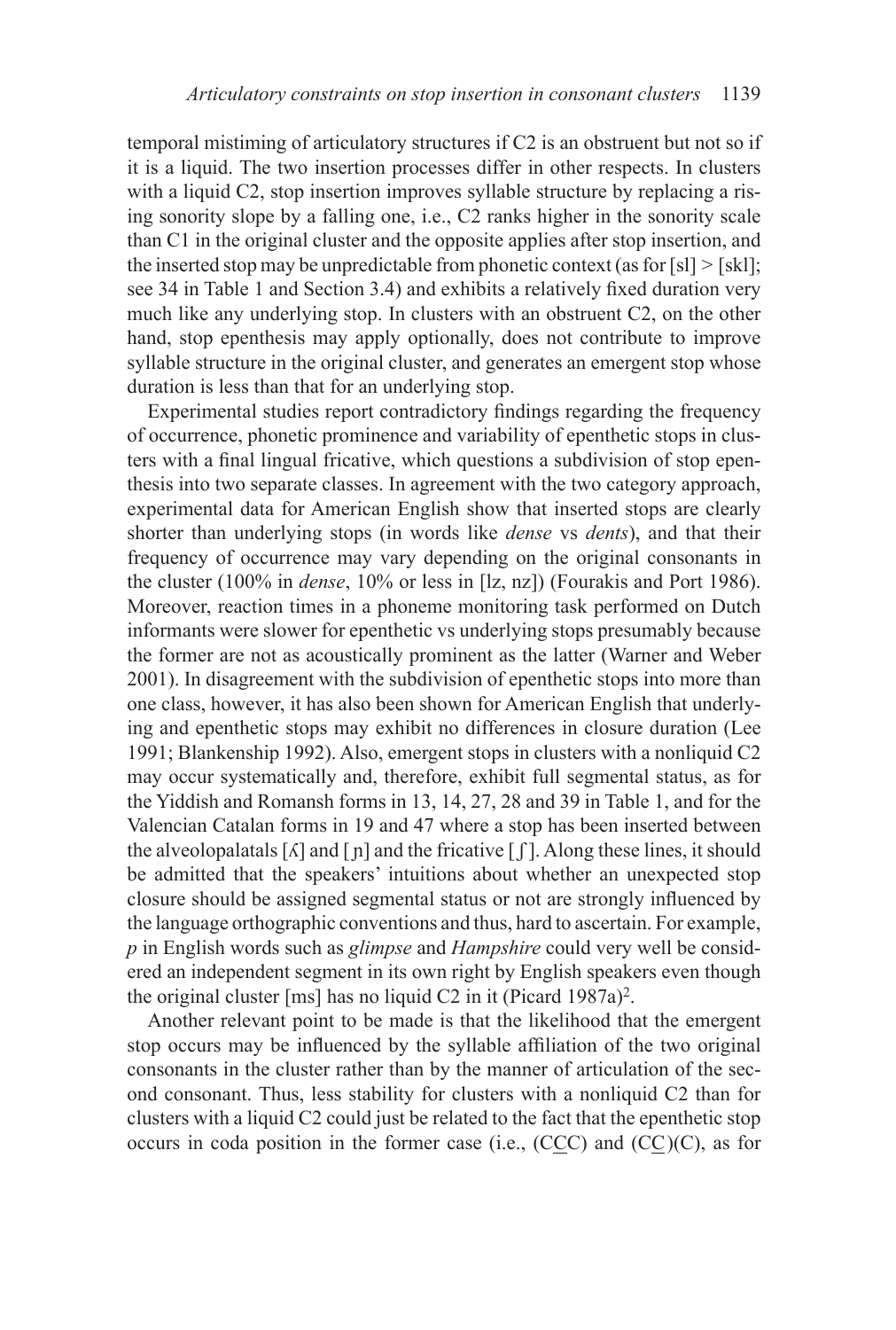Landais Gascon [hemps] in 8 in Table 1 and for Old French *dampner* in 7) and in syllable onset position in the latter (i.e., (C)( CC), as for Catalan *semblar* in 6 in the table).

# 2.2. *Other proposals*

Other proposals handle partial aspects of stop epenthesis. The suggestion that stop epenthesis in clusters such as [nr, lr, ml, mr] occurs in order to reinforce weak syllable onsets (Hooper 1976: 221; Morin 1980) does not account for epenthesis in syllable final position. Moreover, a trend towards improvement of syllable contacts (Vennemann 1988) applies often to heterosyllabic sequences but not to homosyllabic clusters such as those occurring word initially in 34–36 in Table 1 ([sl] > [st/kl], [zl] > [zd/gl], [sn] > [st/kn]) and word finally in 23 and 27 ( $\lceil \text{ns} \rceil$  >  $\lceil \text{nks} \rceil$ ,  $\lceil \text{ls} \rceil$  >  $\lceil \text{lts} \rceil$ ). This is so since, in spite of exhibiting a higher degree of consonantal strength, the inserted stop lies closer to the vowel nucleus than the fricative.

Another hypothesis claims that stop epenthesis is conditioned by the segmental composition of the available syllables in a particular language (Picard 1987b). This constraint accounts for most instances of stop epenthesis in the table but fails to explain the insertion of an alveolar stop in clusters such as [nl, zl] in Italian dialects and [nl] in Standard German and Middle English (see 12, 35), since [tl, dl] are ill-formed syllable onsets in the Romance and Germanic languages.

In view of the phonetic similarity between the inserted stop and one or the two original consonants in the cluster, stop insertion has also been considered to be an assimilatory adjustment between similar segments (Murray 1989: 312). There appears to be agreement among phonologists in that this similarity relationship occurs both in place of articulation, i.e., the inserted stop is generally specified for the same place as C1, and in voicing, i.e., the stop is voiced if the two consonants are voiced and voiceless if at least one of them is voiceless (Picard 1987b). In principle, the similarity relationship of interest appears to be at odds with the insertion of a velar, not an alveolar, stop in the sequences [nl, sl] (see 12, 34 in Table 1), and of a voiceless, not a voiced, stop in voiced clusters such as [mn] (see 7).

In order to cope with the unpredictable cases just reviewed, it seems plausible to consider stop insertion the outcome of the perceptual categorization as an independent segment of a transitional oral closing period resulting from the temporal overlap between the articulatory gestures for the consonants in the cluster (Millardet 1910; Mowrey and Pagliuca 1985; Browman and Goldstein 1991; Ohala 1983, 1997). At a later stage, phonetically variable epenthetic stops may occur in lexical underlying representations, not only in consonant groups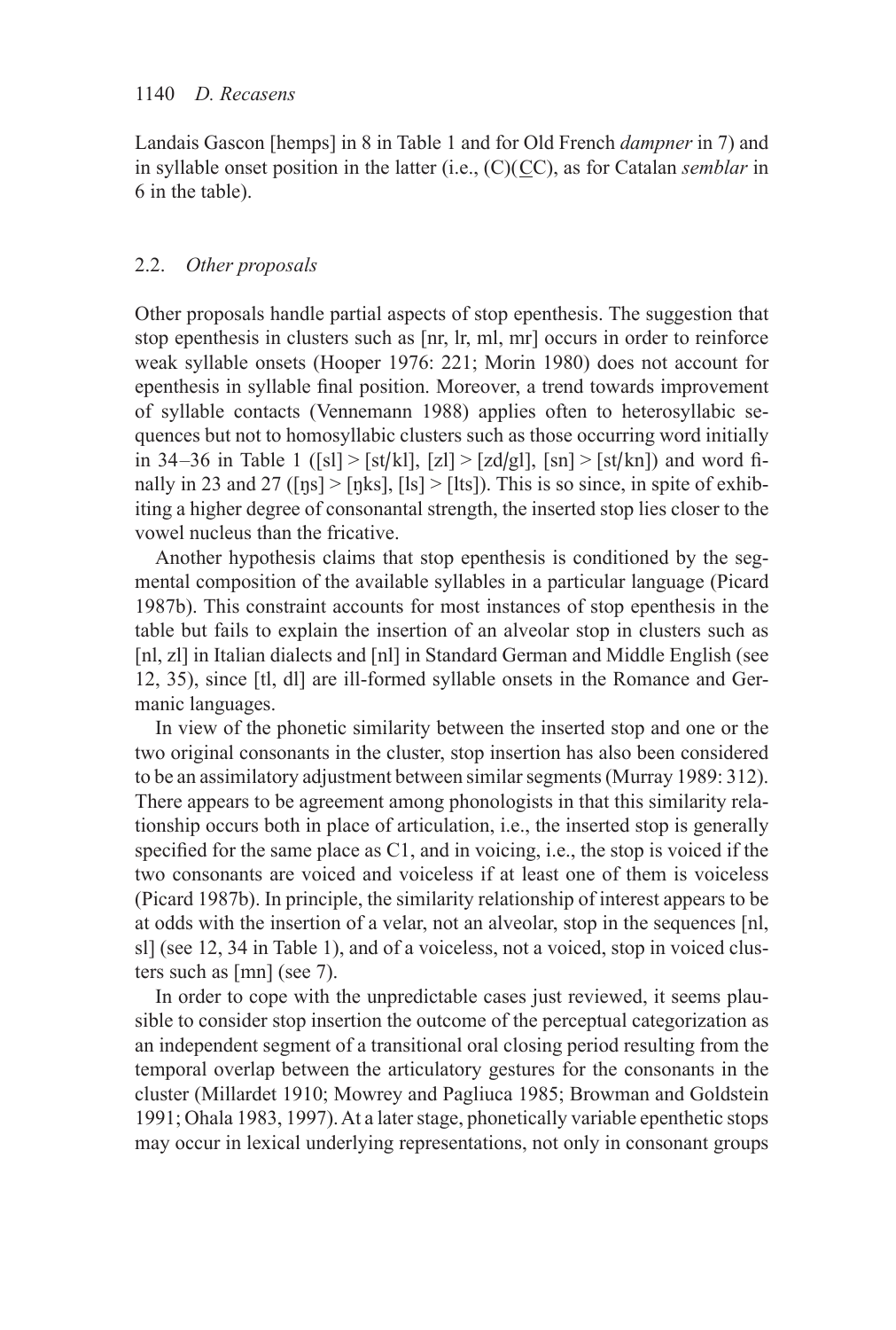with a liquid C2 but also in those where C2 is a fricative or a stop. According to this view, there would be not different types of epenthesis conditioned by the segmental composition of the original consonant cluster, but synchronic cases of phonetically variable epenthesis and diachronic cases where the epenthesis process has been completed and epenthetic stops have acquired a full segmental status (Page, 1997).

While the inception of stop epenthesis is phonetically conditioned, phonological, morphological and lexical factors may possibly play a role during the phonologization process. Experimental evidence suggests that the phonologization of epenthetic stops may be dialect dependent, i.e., stop closures in the clusters [ns, ls] have been reported to occur 100% of the time in American English and Dutch while being absent in Southern African English (Fourakis and Port 1986). Moreover, the stop closing phase has been found to be longer prepausally in homosyllabic clusters than utterance medially across a syllable boundary (American English: Yoo and Blankenship 2003; Valencian Catalan: Recasens submitted), and listeners are likely to interpret an unintended epenthetic stop as an occurrence of a stop phoneme if doing so does not violate a syllable structure constraint in the language (Warner and Weber 2001).

### 2.3. *Research goal*

The goal of this paper is to account for how transitional stop articulations may arise in a large number of consonant clusters by taking into consideration those production mechanisms involved in the realization of the consecutive consonants in the cluster. Section 3 will show how a detailed knowledge about the production constraints for the consonant clusters under analysis may account for the stop insertion processes presented in Table 1. Special attention will be paid to those emergent stops which are apparently phonetically unmotivated. Additional support for a production-based account of stop epenthesis will be provided in Section 4 dealing with stop elision in three-consonant clusters.

### **3. Stop insertion**

The generation of an epenthetic stop in consonant clusters depends on two basic requirements, i.e., the formation of an oral stop closure (Section 3.1) and a sufficient intraoral pressure rise so that the stop burst may be intense and audible enough (Section 3.2). This section reviews those factors which contribute to the implementation of these articulatory and aerodynamic requirements.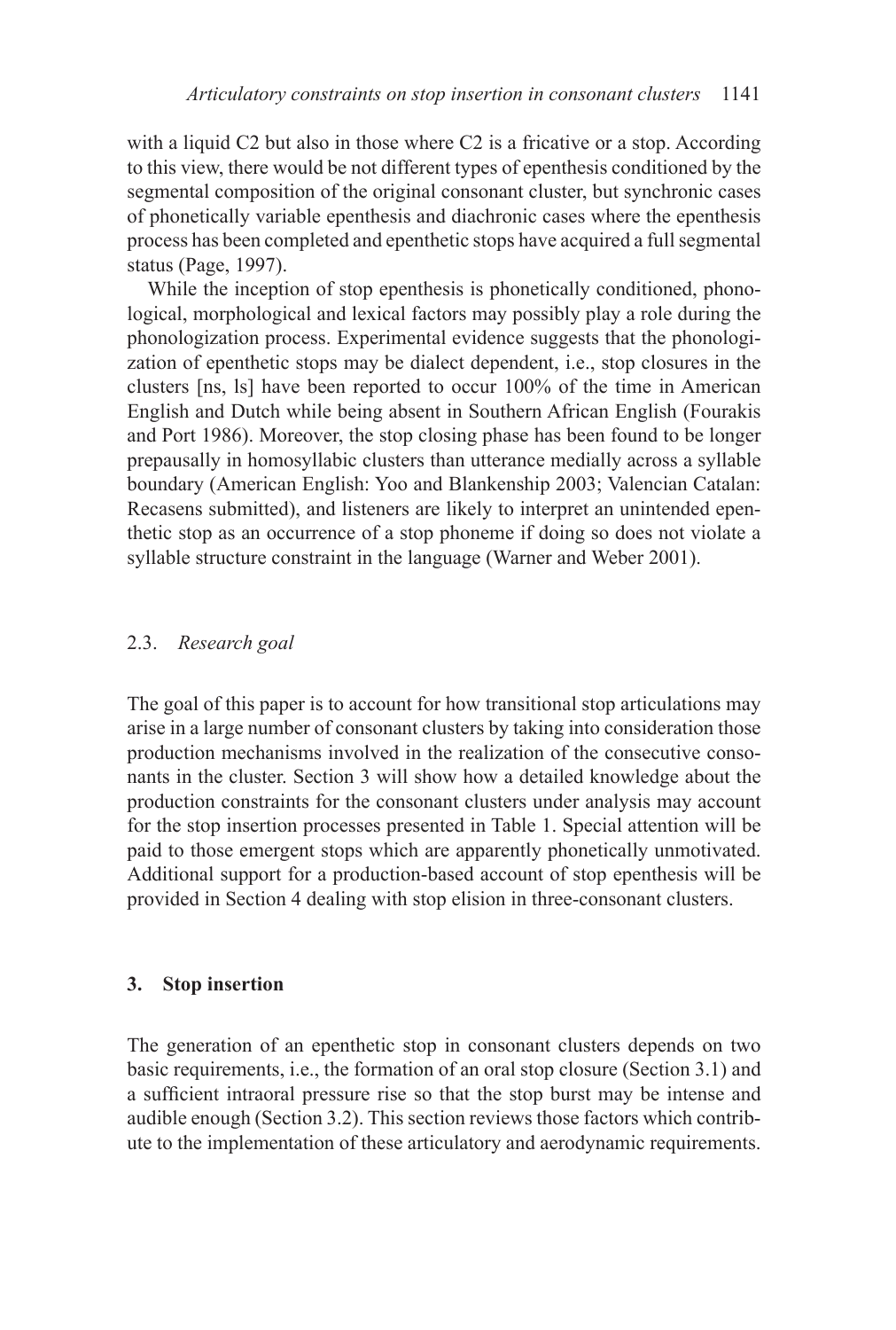### 3.1. *Oral stop closure formation*

3.1.1. *Basic mechanisms.* Two basic mechanisms have been proposed in order to account for stop closure formation depending on whether the velum is involved in the production of one of the consonants in the cluster or not.

In clusters with a nasal stop, an oral stop closure may occur whenever closure release and velic closing for the nasal do not occur simultaneously. In clusters with a nasal C1 (see 1–25 in Table 1), a premature raising of the velum may cause denasalization of the final portion of the nasal and a stoppage of the airflow once the oral and nasal passages are closed. Since the articulators are still placed in the articulatory configuration for C1, the air pressure is released at the C1 place of articulation thus giving rise to an oral stop which is homorganic with the nasal stop consonant (Ohala 1974; Busà 2007). Another source of stop insertion appears to be a delay in the onset of the fricative triggered by a prolongation of the nasal stop closure; in these circumstances, nasal flow and an intraoral pressure buildup occur during a silent period, after which the oral closure is released and the velum closes (Ali et al. 1979). Stop insertion through a delay in velic lowering may also take place in clusters with a nasal C2, as for  $[sm] > [spm]$ ,  $[sn] > [stn]$  (see 33 and 36 in Table 1).

It has been proposed that closure formation in clusters without a nasal stop is rendered possible through complementarity in tongue contact between the two meeting consonants. Thus, Ohala (1997) has attributed stop insertion in the sequences [ls, lz] (27, 28 in Table 1) to the superposition between the central contact area for [l] and the lateral contact area for the alveolar fricative. In Sections 3.1.2 and 3.1.3, we will argue that stop closure formation in these clusters may be achieved through the superposition between the two meeting consonants at both the central and lateral contact areas and that homorganicity plays a relevant role in this respect. Clusters not involving oral closure formation through articulatory superposition cannot give rise to stop insertion (e.g., [lf  ]).

3.1.2. *Homorganicity.* A look at the stop insertion cases listed in Table 1 shows that there is a basic difference between clusters with a nasal stop and those without it in that the two adjacent consonants in the cluster may be homorganic or heterorganic in the former while being essentially homorganic in the latter. Indeed, stop epenthesis in nasal clusters may occur in sequences 3–10 produced with the lips and the tongue front (also 33), in sequences 20 –24 involving the tongue dorsum and the tongue front articulators, and also in the remaining clusters of the table where, as argued below, both consonants agree in place of articulation. Homorganicity contributes to closure formation in clusters with a non-nasal consonant and, as pointed out in Section 3.2, may also contribute to a rise in intraoral pressure in clusters with a nasal consonant thus rendering stop epenthesis feasible. Articulatory superposition at the cen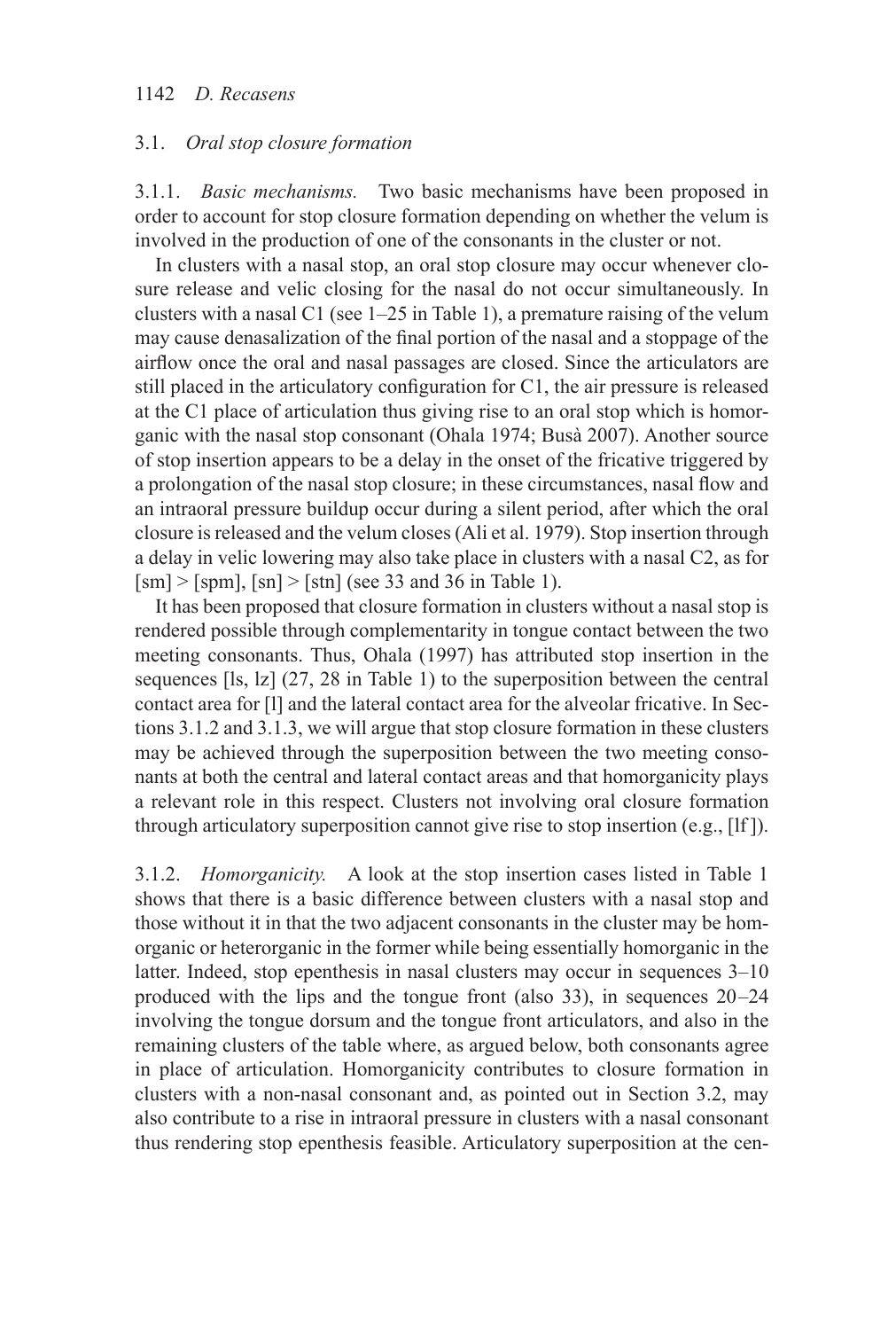tral zone of the oral cavity (whether complete or partial) occurs basically in all clusters of interest. This is so since, among the consonants intervening in these clusters, oral and nasal stops are articulated with a full closure, laterals and rhotics with at least central contact, and fricatives with a narrow constriction and lateral contact at the alveolar zone.

In order to gain an appropriate understanding of how identity in place of articulation between the two consecutive consonants may be achieved, the production-based DAC ('degree of articulation constraint') model will be used (Recasens et al. 1997). This model has been elaborated with linguopalatal contact and acoustic data for Catalan in order to explain articulatory adaptation phenomena between phonetic segments in the speech chain. The model predicts that the extent to which the consonants in a cluster adapt to each other depends on the degree of articulatory constraint involved in their production. As for the tongue body for front lingual consonants, the trill [r], the two lingual fricatives and dark [l] are highly constrained, while dentals ([t, d]) and other alveolars and alveolopalatals ([n, ɲ, ʎ] and clear [l]) are less constrained. Moreover, place of articulation for all these consonants appears to be also conditioned by the degree of articulatory constraint: thus, in Catalan and other Romance languages, more constrained [s] and to a large extent the trill [r] are more posterior than less constrained  $[I, n]$ , and the same applies to  $[f]$  with respect to [ʎ, ɲ]. The reason why dark and clear [l] are front alveolar appears to be due to the need to let the airflow out of the mouth through lateral openings at one or both sides of the oral cavity.

Within this framework, two consecutive heterosyllabic consonants may reach the same closure or constriction location essentially through blending or assimilation (Recasens 2006a, in press, Recasens and Pallarès 2001b). Blending is a nondirectional process operating on clusters composed of consonants exhibiting a low degree of articulatory constraint and yielding an articulatory realization which is intermediate between C1 and C2 or else encompasses their closure or constriction areas. Assimilation, on the other hand, applies mostly at the regressive level whenever C2 is more constrained than C1, and causes C1 to acquire the C2 place of articulation since its very temporal onset. In clusters where C1 is more constrained than C2, the latter consonant adapts partially to the former through a carryover coarticulation effect proceeding from left to right.

Assimilation or blending render homorganic consonants with a nasal or lateral C1 and a second consonant produced at a close-by articulatory zone with the same or a contiguous articulator. As for the clusters in Table 1, the DAC model accounts for this consonant becoming labiodental in the clusters [ɱf,  $\text{my}$ ] (1, 2), dental in [nθ, lθ] (11, 26), centro-alveolar or postalveolar in [ns, nz, nr, ɲr, ls, lz, lr, ʎs, ʎr] (13, 14, 15, 18, 27–29, 45, 46) and alveolopalatal in [nʃ, nz, nf, lf, lz,  $\Lambda$ f $\vert$  (16, 17, 19, 30, 31, 47). All these clusters undergo regressive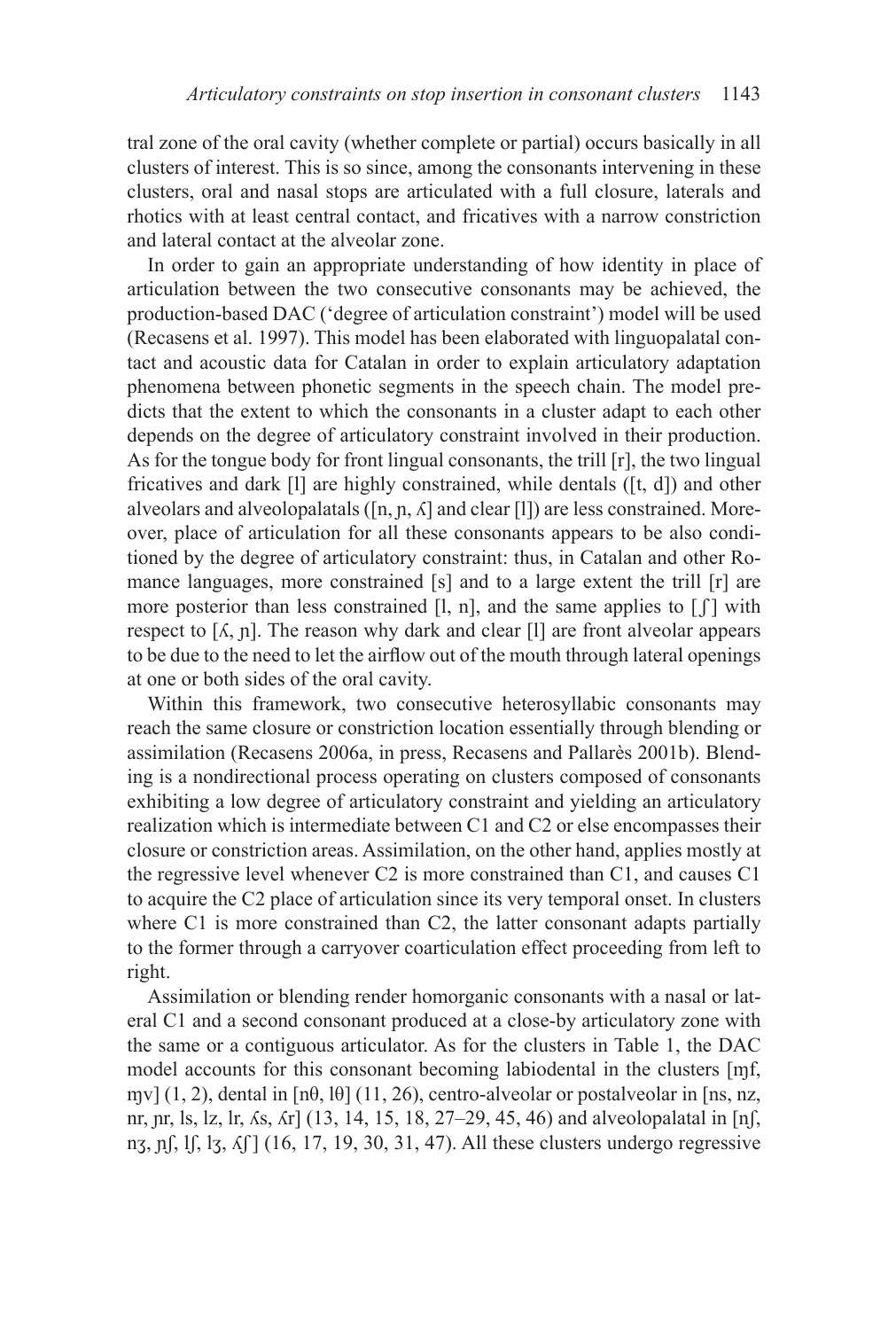assimilation since C1 happens to be less constrained than C2, and depalatalization takes place in the case of  $[n, \Lambda]$  before  $[s, r]$ . Laterality requirements account for why homorganicity in clusters with  $Cl = [1]$  may not be achieved until closure offset; indeed, electropalatographic data reveal that, during the closure period for the lateral, the tongue tip retracts a long way towards the place of articulation of C2 = [s, r, f]. As for the sequence [nl] (12), C1 and C2 share the same closure location at the front alveolar zone (see above).

Even though the DAC model predicts that the cluster [ns] should become homorganic through regressive assimilation,  $\lceil \eta \rceil$  has been included in the table while [  ɲs] has not. The rationale for this decision lies on the fact that, since  $[n, \Lambda]$  exhibit a high degree of palatality, following  $[s]$  could undergo progressive assimilation thus becoming alveolopalatal  $(\lceil \nceil)$  after the nasal and the lateral. Moreover, dialectal data for the word endings [  ɲs] and [ʎs] in Catalan are in support of this observation in so far as [s] palatalization may occur more systematically after  $\lceil$  n than after  $\lceil \Lambda \rceil$  (Recasens 1996). In case that progressive assimilation is not at work, stop insertion may take place before [s, r] after depalatalization and glide insertion of [n] into [jn] (Old French [bajnts] *bainz* \*BANIOS 'baths', [ pujnts] *poinz* PUGNOS 'fists', *plaindre* PLANGERE 'to complain', *joindre* IUNGERE 'to join'; Pope 1934: 132–133). These cases do not differ essentially from those for [n] followed by [s, r] in Table 1 even though the starting point must be a palatalized alveolar C1 rather than an alveolar one.

As for clusters with  $Cl = [s]$ , the DAC model also predicts that a higher degree of articulatory constraint for C1 than for C2 in the case of [sn] (36) and [sl, zl] (34, 35) ought to result in C1-dependent carryover coarticulatory effects on C2 which could yield the same or a close place of articulation for the two consecutive consonants and contribute to stop insertion. Indeed, these clusters keep the original place for C1, and may exhibit partial retraction of the C2 place of articulation or two independent targets for C1 and C2 mostly when the second consonant is [l] in view of the laterality requirements involved.

Alveolar stop insertion may also occur in combinations of highly constrained lingual fricatives and trills (see cases 37–41, 43, 44). Descriptive and experimental data on consonant clusters reported in studies on Spanish and Catalan such as those referred to above suggest that the trill [r] is more constrained than the two lingual fricatives  $[s, f]$ . Effects exerted by the trill account for homorganicity at the back of the alveolar zone in all fricative + rhotic and rhotic + fricative combinations composed of these three consonants, which also explains why [sr, ʃr] may be realized [rr] while regressive assimilation does not operate on [rs,  $r$ [].

In principle, homorganicity does not seem to operate in consonant combinations with the glide  $[w]$ , i.e.,  $[y]$ , lw, rw, wl $[y]$  (25, 32, 42, 48). However, the insertion of [g] in the cluster [ŋw] could be favored by both C1 and the labiovelar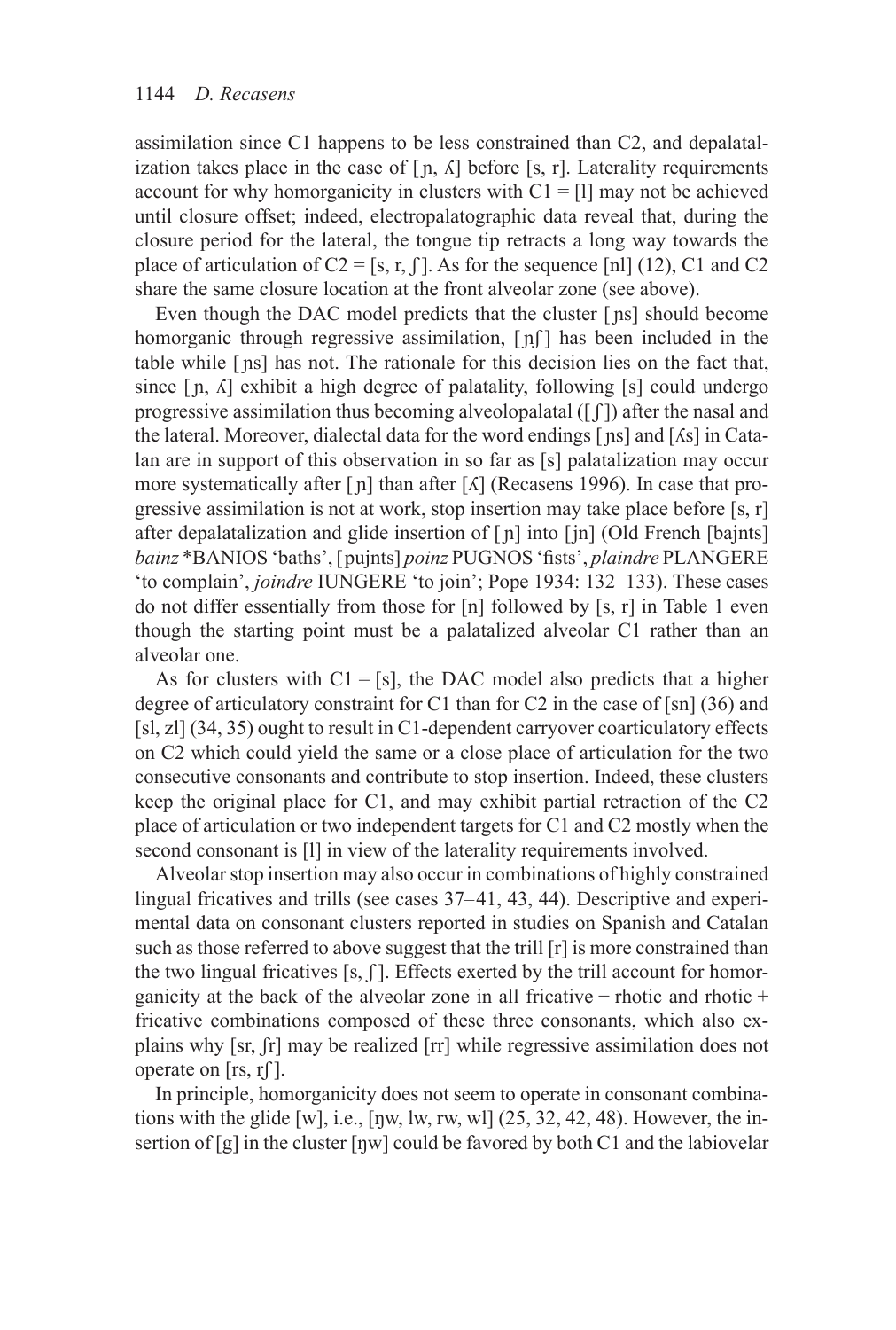approximant sharing a back dorso-velar closure or constriction3. A homorganic relationship between the two consonants in the three remaining sequences [lw, rw, wl] may also occur at the back of the vocal tract, i.e., a dark realization of [l] and a trill-like realization of the rhotic share a postdorsal constriction with [w]. Data form the literature show indeed that these two consonants involve postdorsum retraction towards the upper pharynx and/or velar zone (Browman and Goldstein 1995; Proctor 2009). The insertion of [b] instead of [g] in the cluster [wɾ] (49) is consistent with the alveolar tap differing from the alveolar trill in not being articulated with a postdorsal constriction.

3.1.3. *Superposition of lateral contact.* The formation of a complete closure for an emergent stop depends on the two consecutive consonants sharing not only central contact at the place of articulation but also tongue contact at the sides of the oral cavity. Electropalatographic data reveal indeed the presence of lateral contact for essentially all dental, alveolar and alveolopalatal consonants intervening in the clusters of Table 1.

Several additional remarks need to be made in this respect. According to palatographic data, there is more lateral contact for the rhotic if realized as a trill or a trill-like sound than as a tap, and the alveolopalatal lateral [ʎ] often exhibits tongue contact at the sides of the palate surface in addition to a central closure, the lateral oral airflow exiting through openings located behind the palate in this case (Recasens and Pallarès 2001a). Moreover, in order to exhibit sufficient lateral contact, [l] is expected to be clear rather than dark since the production of clear [l] involves simultaneous central and lateral contact while this is not necessarily the case for dark [l] (Giles and Moll 1975; Recasens and Espinosa 2005).

# 3.2. *Intraoral air pressure buildup*

Closure formation is not the only requirement for an inserted closure to be categorized perceptually as an independent stop segment. In addition, both for clusters without a nasal stop and for those with a nasal, a sufficient air pressure needs to be created behind closure location so that the corresponding burst becomes intense enough to be heard by the listener. In clusters without a nasal consonant, closure formation through articulatory superposition ensures a pressure increase inside the vocal tract (see Sections 3.1.2 and 3.1.3 above). In clusters with a nasal C1, an increase in air pressure may take place during the oral stop closure when the velum is closed prematurely (Ohala 1974) and also during the nasal when velic closing is delayed after the stop release (Ali et al. 1979). Homorganicity appears to facilitate the emergence of an oral stop in these circumstances, as suggested by data for Valencian Catalan showing that the emergent stop burst occurs more often for  $[ns]$  (and for  $[ns]$ ) than for  $[ms]$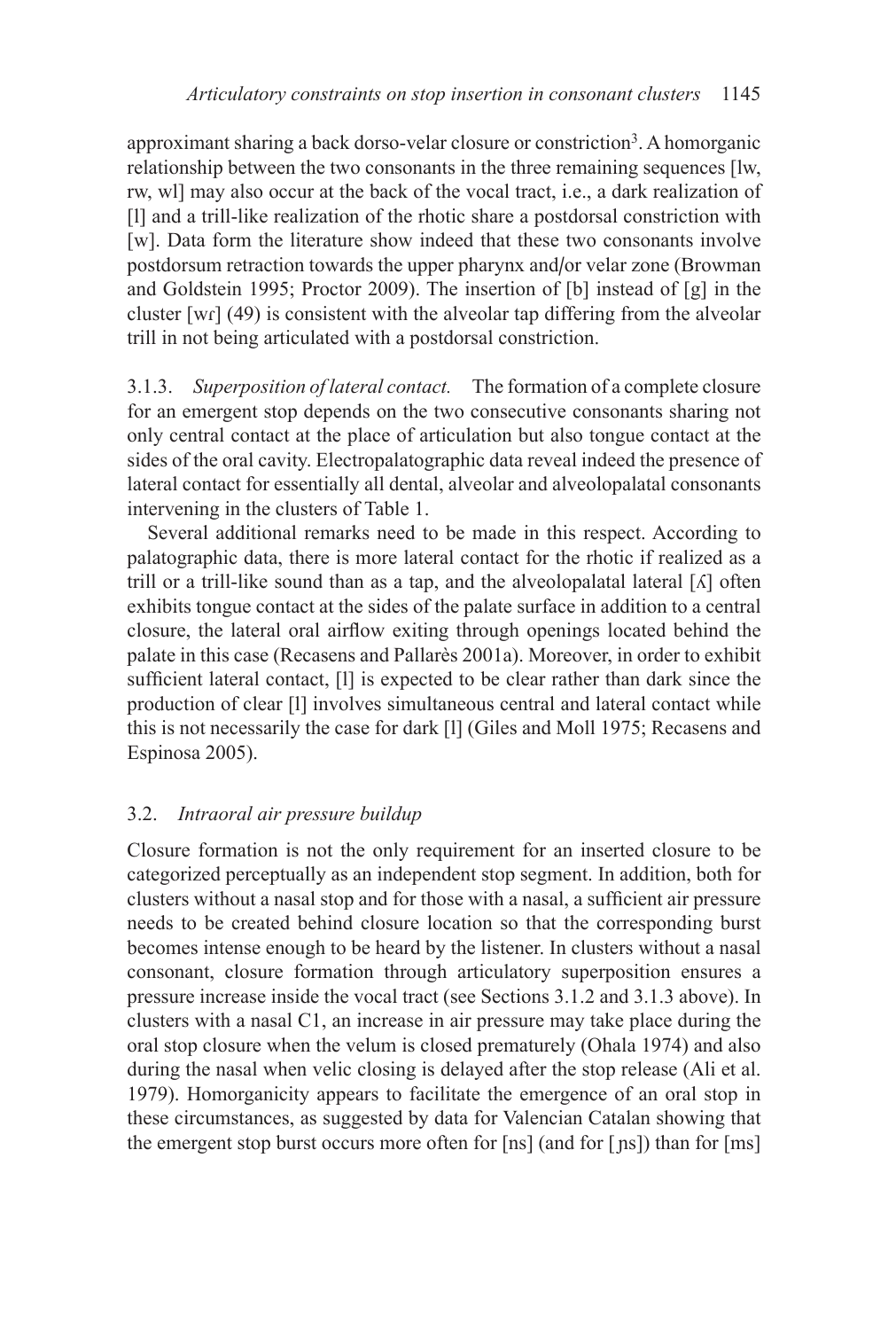where C1 and C2 are not homorganic and for [ls,  $\Delta s$ ] where homorganicity between C1 and C2 is not usually achieved until the end of the C1 closure period (Recasens submitted). Experimental evidence indicates that holding an oral closure at the same position for a long period of time causes indeed an increase in oral pressure to occur which should favor stop insertion (Westbury and Keating 1986). As discussed next, an oral pressure buildup and an increase in perceptibility of the stop burst (and thus, the implementation of stop epenthesis) are also favoured by the manner and place of articulation requirements for the consonants in the cluster.

An increase in intraoral pressure level appears to be facilitated by the presence of a fricative C2 in clusters (24 clusters in Table 1). Fricatives are endowed with a high pressure level in line with their production involving a high rate of oral airflow and a narrow oral constriction (Black 1950; Malécot 1955, 1968; Hixon 1966; Arkebauer et al. 1967). Oral pressure rise may also be favored by trilling in a rhotic C2 (9 clusters in the table), as suggested by experimental studies showing that trills require a high oropharyngeal pressure to maintain trilling (Solé 2002). This possibility is consistent with rhotics being realized as trills after a heterosyllabic consonant in most Romance languages (including Old French), and with electropalatographic data revealing that, in comparison to intervocalic trills and taps, postconsonantal trills involve more lateral tongue contact (Recasens and Espinosa 2007). Consequently, it may be hypothesized that, after the elision of word medial unstressed vowels in Proto-Romance, intervocalic [r] had to become a syllable final trill or a trill-like articulation for stop insertion to apply, and that, later on, the outcoming heterosyllabic sequence [Cr] must have changed into the tautosyllabic sequence [Cɾ] through leveling with other syllable initial clusters with a tap. Thus, for example, the Catalan word [sem'brar] 'to sow' may have been issued from [seme'nar] SEMINARE through the stages [sem'nar] > [sem'rar] > [sem'brar] and finally [sem'brar] under the influence of words like [brew] BREVE 'brief' and [ pɾat] PRATU 'prairie'. A possible reason as to why epenthesis may affect more often clusters with  $C2 = [r]$  than those with  $C1 = [r]$  (4 cases in Table 1) may be related to the weakness of syllable final [r] vis-à-vis the strong realization of the rhotic after a heterosyllabic consonant (in Romance, the alveolar rhotic is not realized as a well-defined trill but rather as a tap or as an approximant before a heterosyllabic consonant and word finally; see Navarro Tomás 1972: 115–116 for Spanish). Moreover, the conflicting aerodynamic requirements involved in tongue tip vibration for lingual trills and in the generation of an audible turbulence for lingual fricatives may account for why trilling and stop insertion are not prone to occur in clusters such as [rs] and [rʃ  ] (Solé 2002, Recasens submitted).

A rise in intraoral pressure level should also be facilitated by an increase in linguopalatal contact and a reduction of the cavity behind closure location for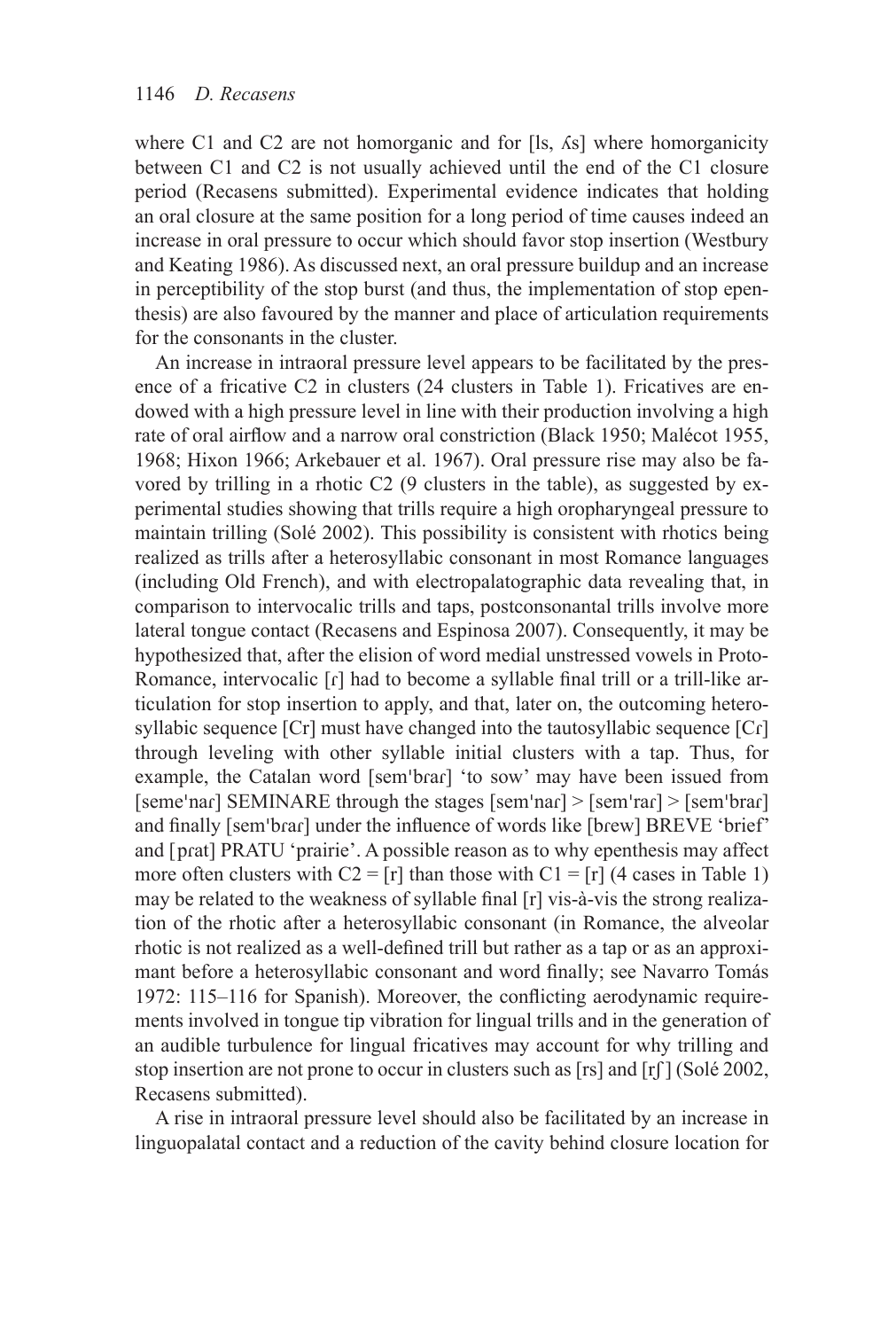alveolopalatals and velars in comparison to more anterior lingual and labial consonants (11 clusters with C1 =  $[\Lambda, \eta, \eta]$  in Table 1). This possibility is consistent with the stop burst being more prominent for the inserted oral stop closure in the case of the cluster [ŋs] than of the sequences [ms, ns] in Dutch (Warner and Weber 2001), and for stop insertion occurring systematically in the sequences [ʎs, ɲs] but not in the clusters [ms, ns, ls, rs] in Valencian Catalan (Recasens submitted).

Stop insertion is less likely to operate in sequences with a nasal, lateral, tap or approximant C2 than in those with a fricative or trill C2 since the consonants of the former group involve a relatively low oral pressure buildup, and the fact that the stop closure may be released nasally or laterally, i.e., whenever the air pressure build up is vented through the nose or the sides of the mouth, may render the burst in those clusters weak and not too audible. A perception-based explanation of stop epenthesis has been proposed for these consonant combinations: as for the clusters with both a nasal and a liquid, the insertion of an oral stop may be needed in order to prevent nasality from distorting the acoustic characteristics of the liquid (Ohala 1997); regarding the fricative + nasal sequences (e.g.,  $\lceil \text{sm} \rceil$  >  $\lceil \text{sm} \rceil$ ),  $\lceil \text{sm} \rceil$ ), stop insertion could be triggered by a delay in velic lowering in order to preserve frication which would be seriously weakened if velar opening was anticipated in time (Solé 2007).

A click-based mechanism has also been proposed in order to explain stop epenthesis in clusters where the nasal consonant is followed by a nonhomorganic oral stop closure which is articulated more posteriorly, e.g., [mt, md, mn,  $\eta$ t] > [mpt, mbd, mpn,  $\eta$ kt] in 4, 5, 7 and 21 in Table 1 (Ohala 1997). A negative pressure is created inside the cavity between the places of articulation for the two consonants as the C1 closure is released which causes a stop-like click to be heard4.

### 3.3. *Voicing*

Experimental data on stop insertion in American English indicate that the emerging closing period is regularly voiceless (Ali et al. 1979), though the continuation of voicing during the oral closure period is also possible (Fourakis and Port 1986). In theory, stop epenthesis is supposed to be less prone to occur in voiced than in voiceless consonant clusters the reason being that continuous voicing prevents less air pressure buildup from occurring which results into a less audible stop burst (Ohala 1974). The stop insertion processes presented in Table 1 show, however, that a voiced oral stop may be inserted as often as a voiceless stop and, more specifically, that the inserted stop is generally voiced if both C1 and C2 are voiced and voiceless if at least one consonant is voiceless (Picard 1987b). In agreement with this observation, experimental data on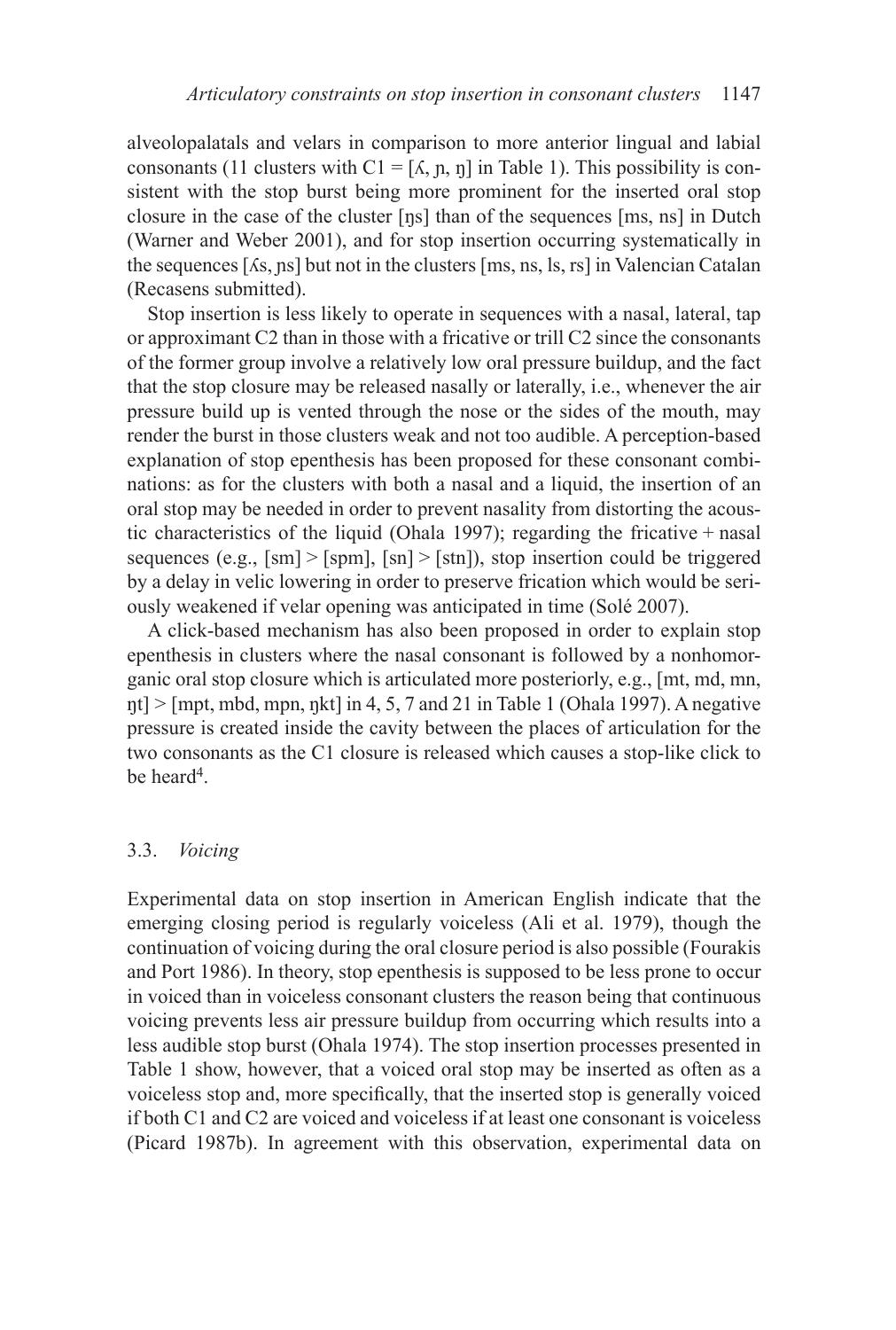Valencian Catalan stop insertion reveal frequent cases of complete or partial voicing during the closing phase of the inserted oral stop presumably when the intraoral pressure level is relatively low, i.e., more frequently utterance medially than prepausally, in nasal vs non-nasal clusters and for front vs back consonants (Recasens submitted).

Voicelessness in the inserted stop in clusters composed exclusively of voiced consonants could be associated with a rise in intraoral pressure level for [ml] > [mpl] (6) and  $[n]$  > [ntl] (12), and with the aerodynamic characteristics of clicks for  $[mn] > [mm]$  (7) (see Section 3.2). Clusters with a lingual fricative in C1 position deserve special attention. As shown in Table 1, the inserted stop appears to be voiceless or voiced depending on whether the fricative is voiceless or not, respectively (also Picard 1987b): [sl] > [stl, skl] (34), [zl] > [zdl, zgl] (35),  $[sr, fr] > [str, fr]$  (37, 43),  $[zr, \tau r] > [zdr, \tau dr]$  (38, 44). Examples taken from Romance indicate that the voicing status of the inserted stop in this case may be accounted for on the basis of the voicing status of the original fricative in Latin (Walker 1978; Pope 1934: 148). Thus, in French, the inserted stop in the clusters of interest is voiceless if the preceding fricative was originally voiceless whether because of being derived from geminate SS or being preceded by another consonant (*être* ESSERE 'to be', Old French *distrent* DIXERUNT 'they said'), or else voiced if the fricative was originally voiced because it was derived from S or NS (*coudre* CONSUERE 'to sew', Old French *misdrent* from MISERUNT 'they put (past)'). A possible problem with this explanation is that regressive voicing assimilation could have occurred in Romance at the time that the stop was inserted such that the alveolar fricative would have become voiced before a voiced consonant and voiceless before a voiceless one, thus rendering sequences such as [sl, sn] phonetically impossible (regarding the existence of a regressive voicing rule in heterosyllabic consonant clusters in Romance, see Pope 1934: 151 for Old French; Navarro Tomás 1972: 108 for Spanish; Herslund 1986: 510 for Portuguese; and Rohlfs 1966: 382 for Italian). Since stop epenthesis occurred after unstressed vowel syncope in Romance, traces of the original voiceless or voiced status of the fricative must have remained, which might have contributed to the insertion of a voiceless or voiced stop depending on the case. In insertion processes such as  $[s] > [sk]$  (34) and  $[sn] > [skn]$  (36), devoicing could also be attributed to a rise in intraoral pressure triggered by the presence of a small back cavity behind a velar constriction (see Section 3.4).

# 3.4. *Special evolutions*

In several stop insertion cases in Table 1, the stop does not agree in place of articulation with any of the two original consonants in the cluster, i.e., [nl] >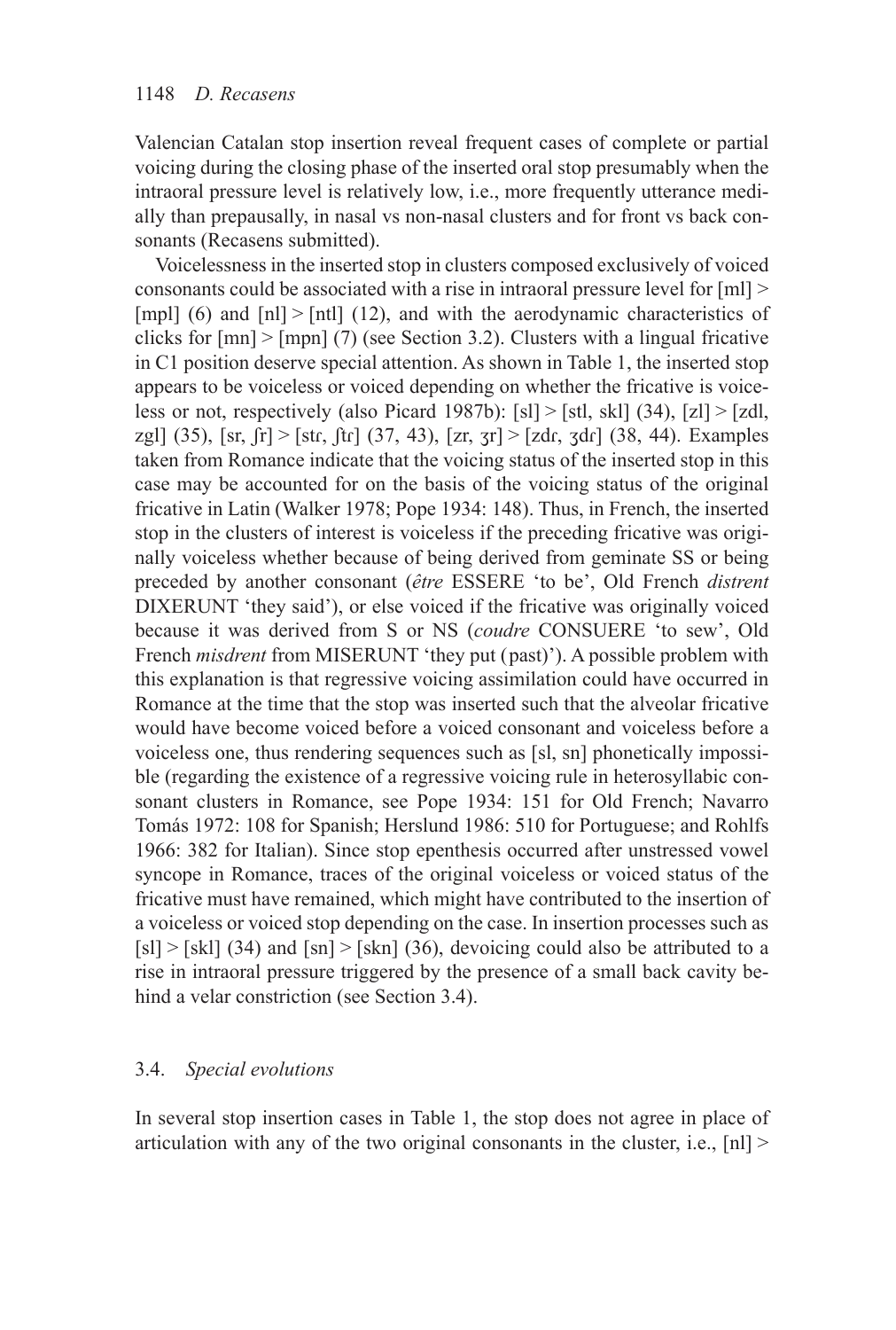[ngl] (12),  $[s] > [sk]$  (34),  $[z] > [zgl]$  (35) and  $[sn] > [skn]$  (36). Regarding the sequences with  $C2 = [1]^5$ , since [t, d] may also appear instead of [k, g], it has been suggested that the first stop consonant to be inserted was a dentoalveolar oral stop, and that [t, d] must have been replaced by [k, g] at a later date in order to comply with the permissible syllable initial cluster structures, e.g., Fr. *épingle* < \**espindla* < \**espinla* SPINULA 'pin', Occitan *asclo* ASTULA < ASS(U)LA 'splinter' (Fouché 1927: 52–54; Morin 1980: 220; Grandgent 1991: 183–184). The same replacement appears to have affected [tl] in postvocalic position in Latin and Romance, e.g., It. *vecchio* VECLUS < Latin VET(U)LUS 'old', It. *capecchio* 'chapter' \*CAPICLUS < CAPIT(U)LUS, Romansh ['tɛ:glə] TITULAT 'he/she entitles', [aŋ'klikr] INTELLEGERE 'to understand' (Lutta 1923: 229). Menéndez Pidal (1968: 159–160) also mentions the Spanish lexical items *almeja* MITULU 'shellfish' and *arrojar* ADROTU-LARE 'to throw away' where the velar fricative  $[x]$ , which is represented by the grapheme *j* in Spanish, goes back to Latin [kl] (e.g., ['oxo] *ojo* OCLU 'eye'). Other scholars suggest instead that [t, d] were not replaced by [k, g] in Romance but that the velar stop was appended directly to the original cluster, and that velar stop insertion was preferred to dental stop insertion for the same phonotactic reasons referred to above (Clements 1987: 40; Morin 1987). It has also been argued that a velar was inserted instead of a labial since the articulatory distance between [k] and [t] is smaller than that between [p] and [t] (Wetzels 1985: 308) or because [l] was velarized at the time that velar stop insertion occurred (Picard 1987a: 280).

Our position regarding this issue is that a velar oral stop may be inserted directly into the clusters [nl, sl] provided that the alveolar lateral is dark, not clear. A back postdorsal constriction for [l] could trigger some postdorsum narrowing at the pharyngeal or velar region in preceding [n] and [s] which may cause a stop to be heard at C1 offset. Moreover, X-ray data show that a lowered predorsum co-occurring with some tongue postdorsum backing is most prone to take place in apical, not laminal, realizations of the first alveolar consonant in the cluster (Dart 1991: 59). It seems that [l] must have been typically dark in most Romance languages judging from numerous instances of syllable final [l] vocalization into [w] such as Old Provençal *mout* MULTU 'a great deal' and Gascon *sau* SAL(E) 'salt' (Grandgent 1905: 70; Rohlfs 1970: 152). Also, if [l] was strongly dark, the darkness characteristic would have been present not only syllable finally but syllable initially as well, i.e., experimental data show that dialects with a strongly dark variety of [l] may exhibit this allophone in all positions (Recasens and Espinosa 2005).

Possible evidence for the direct epenthesis of a velar stop derives from alternating forms. As for the cluster [nl], phonetic alternations between [ll, nl, ŋl, ŋgl, gl, ŋg] in the lexical items below taken from Occitan (mostly Gascon) suggest that stop insertion was implemented through the derivation  $[n]$  >  $[n]$  >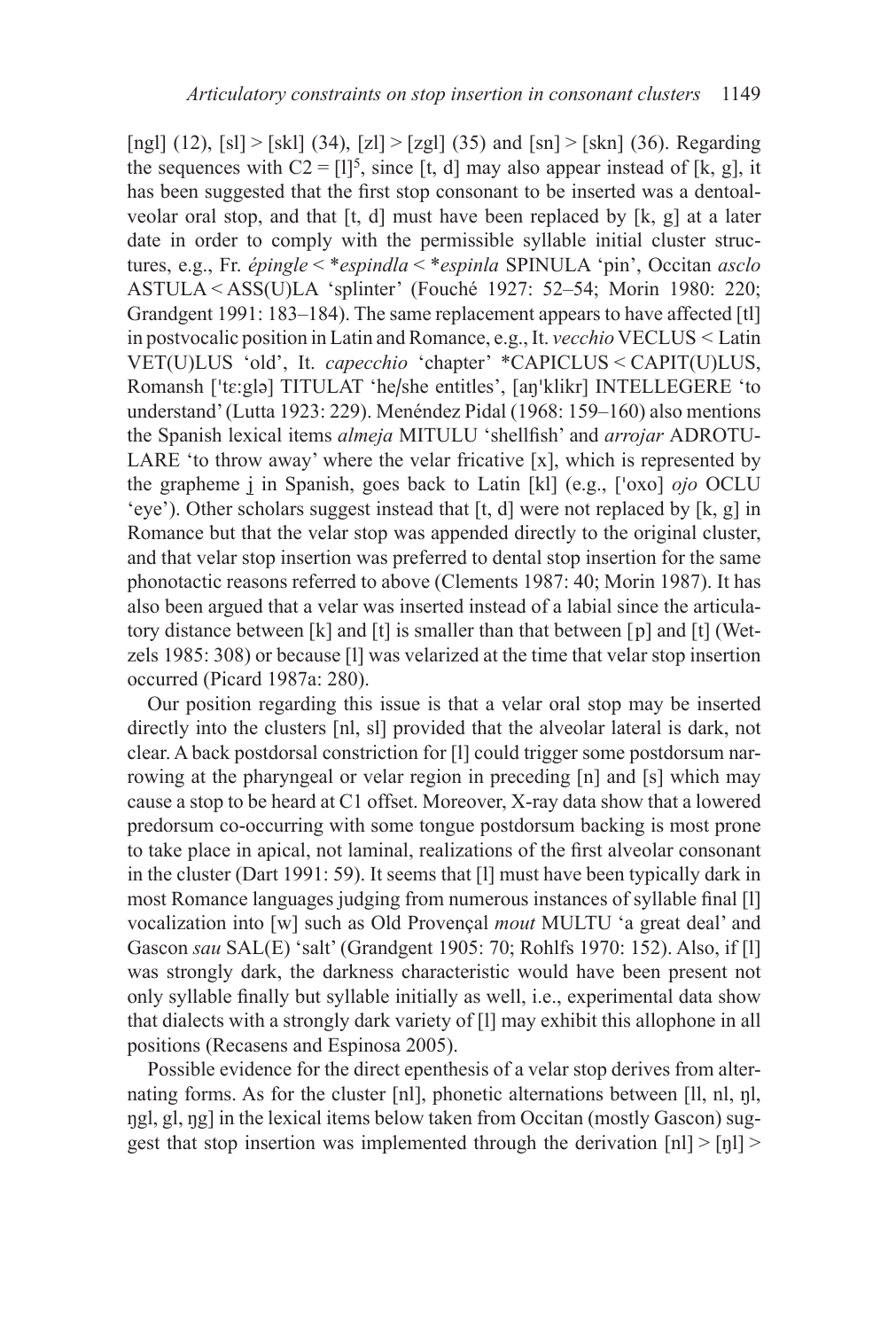[ngl] (see also Millardet 1910). The variant [nl] is the original form after unstressed vowel syncope in (2) and (4), and goes back to [ll] whether derived from  $\left[ \text{dl} \right]$  in (1) and (5) or not in (3). The realizations  $\left[ \text{gl} \right]$  in (1) and (3), and [ng] in (2), have probably been issued from [ngl].

| (1) | <b>MODULU</b>  | ['mollə], ['mu/ɔnlə], ['mwõŋglə], ['muglə]<br>'mould'             |
|-----|----------------|-------------------------------------------------------------------|
|     |                | (Millardet 1910: 99–100; von Wartburg 1922–,<br>vol. $6(3)$ : 15) |
| (2) | <b>SPINULA</b> | [es'pillo], [eh'pinlo], [ej'pingo], [es'pinglo]<br>'thorn'        |
|     |                | (Millardet 1910: 100, von Wartburg 1922–, vol.                    |
|     |                | $12: 183 - 186$                                                   |
| (3) | <b>HABILIS</b> | $[aibillə]$ , $[aibinlə]$ , $[aibiglə]$                           |
|     |                | 'capable'                                                         |
|     |                | (Millardet 1910: 188-189)                                         |
| (4) | *HIRUNDULA     | $[a'$ runlə $]$ , $[a'$ runglə $]$                                |
|     |                | 'lark'                                                            |
|     |                | (Millardet 1910: 99)                                              |
| (5) | <b>SPATULA</b> | [es'pallo], [es'panlo], [es'panlo]                                |
|     |                | 'back'                                                            |
|     |                | (von Wartburg 1922– , vol. 12: 146; Ronjat                        |
|     |                | 1930–1941, vol. 2: 151–152)                                       |
|     |                |                                                                   |

Regarding the cluster [sl], it may be that forms with and without velar stop epenthesis coexisted in Latin (e.g., \*ISLA and \*ISCLA, ASS(U)LA and \*ASCLA, PESS(U)LU and \*PESCLU), and that the present-day Romance languages exhibit phonetic outcomes issued from both nonepenthesized variants (see (6a) and (8a) below) and from epenthesized ones (see (6b), (7) and (8b) below) (Meyer-Lübke 1974: 439; Lausberg 1970: 416; Väänänen 1985: 126).

| (6) | a. | Occitan ['iλo], ['inlo], ['irle] *ISLA                               |
|-----|----|----------------------------------------------------------------------|
|     |    | 'island'                                                             |
|     |    | (Ronjat 1930–1941, vol. 2: 242)                                      |
|     |    | b. Occitan isclo, Catalan place names Peníscola, Les Iscles, Italian |
|     |    | place name Ischia *ISCLA                                             |
|     |    | 'island'                                                             |
|     |    | (Ronjat 1930–1941, vol. 2: 242; Coromines, 1980–1991, vol. 4:        |
|     |    | 835; Rohlfs 1966: 351)                                               |
| (7) |    | Occitan asclo, Catalan ascla *ASCLA                                  |
|     |    | 'splinter'                                                           |
|     |    | (Ronjat 1930-1941, vol. 2: 241; Coromines, 1980-1991, vol. 1:        |
|     |    | 444)                                                                 |
|     |    |                                                                      |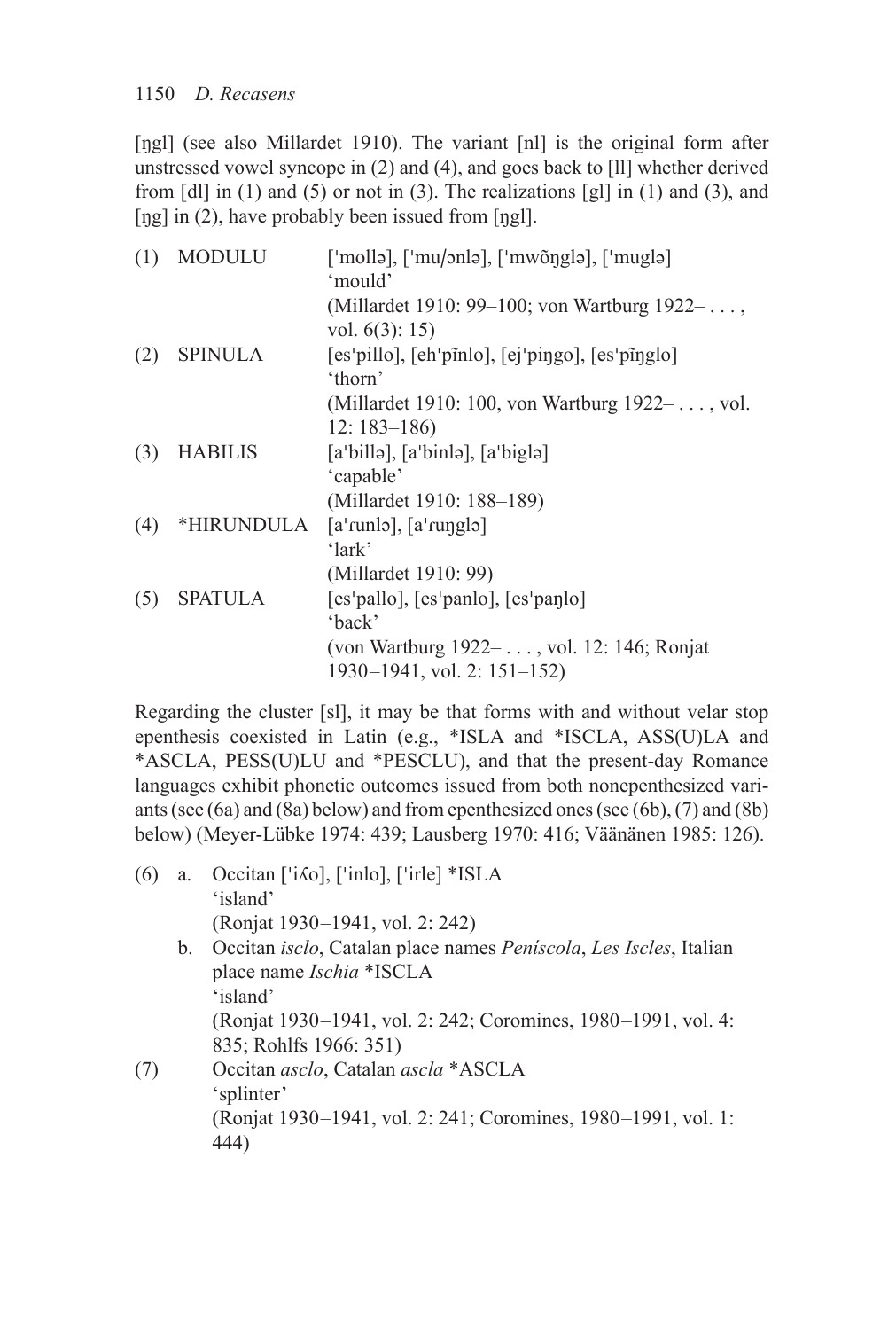(8) a. Old French *pesle*, Galician *peslo*, Occitan *pèile* \*PESLU 'bolt' (Molho 1958: 70; Ronjat 1930 –1941, vol. 2: 242) b. Lazio ['pɛskjo] \*PESCLU, Vaux Francoprovençal ['peklɛt] 'bolt'

(Rohlfs 1966: 382; von Wartburg 1922– . . . , vol. 8: 308).

Further support for the possibility that [k] was inserted directly into the cluster [sl] derives from the adaptation of word initial [sl] as [skl] in Romance borrowings from Germanic languages (in (9a) and (9b)), from instances of [k] insertion in popular Romanian (in (10)), and from the alternate Middle English spellings *sl*, *scl* and *skl* in words exhibiting [sl] originally (in (11)). Moreover, Italian *schiavo* and Catalan *esclau* 'slave' go back to Old Slavic *sloveninu*  through the Bizantin Greek form σχλάβος with an epenthesized velar. Finally, the coexistence of all three forms [sl, stl, skl, l] in word initial clusters derived from SL– in Latin in cases such as *stlis/slis/lis* 'trial' and *stlis/sclis* 'strife' (Phelps 1937; Lindsay 1894: 307) appears to be compatible with the independent insertion of [t] and [k] between [s] and [l] in the original cluster form.

- (9) a. Catalan *esclet*, Italian *schietto* from Franconian \*SLIHT 'pure, dry' (Coromines 1980 –1991, vol. 3: 523)
	- b. Catalan *esclatar*, French *éclater* from Franconian \*SLAITAN 'to outburst' (Coromines 1980 –1991, vol. 3: 518–521)
- (10) Romanian *iescle* < *iesle* 'cradle', *sklab* < *slab* 'weak' ( Nandris 1963: 196 –197)
- (11) Middle English *sclepen*, *scleue*/*skleves*, *sclauth* < Old English *sleep*, *sleeve*, *slaught* (Minkova 2003: 231).

Cases such as those in (12a) and (12b) through (15), where Romance [skl] derives from the original cluster [stl], do not imply necessarily the substitution of [t] by [k] but could have been generated through [t] elision followed by [k] insertion.

(12) a. Occitan [fejklio] FISTULA 'fistula' (Ronjat 1930 –1941, vol. 2: 241) b. Italian *fischiare* FISTULARI 'to whistle' (Cortelazzo and Zolli 1980: 439)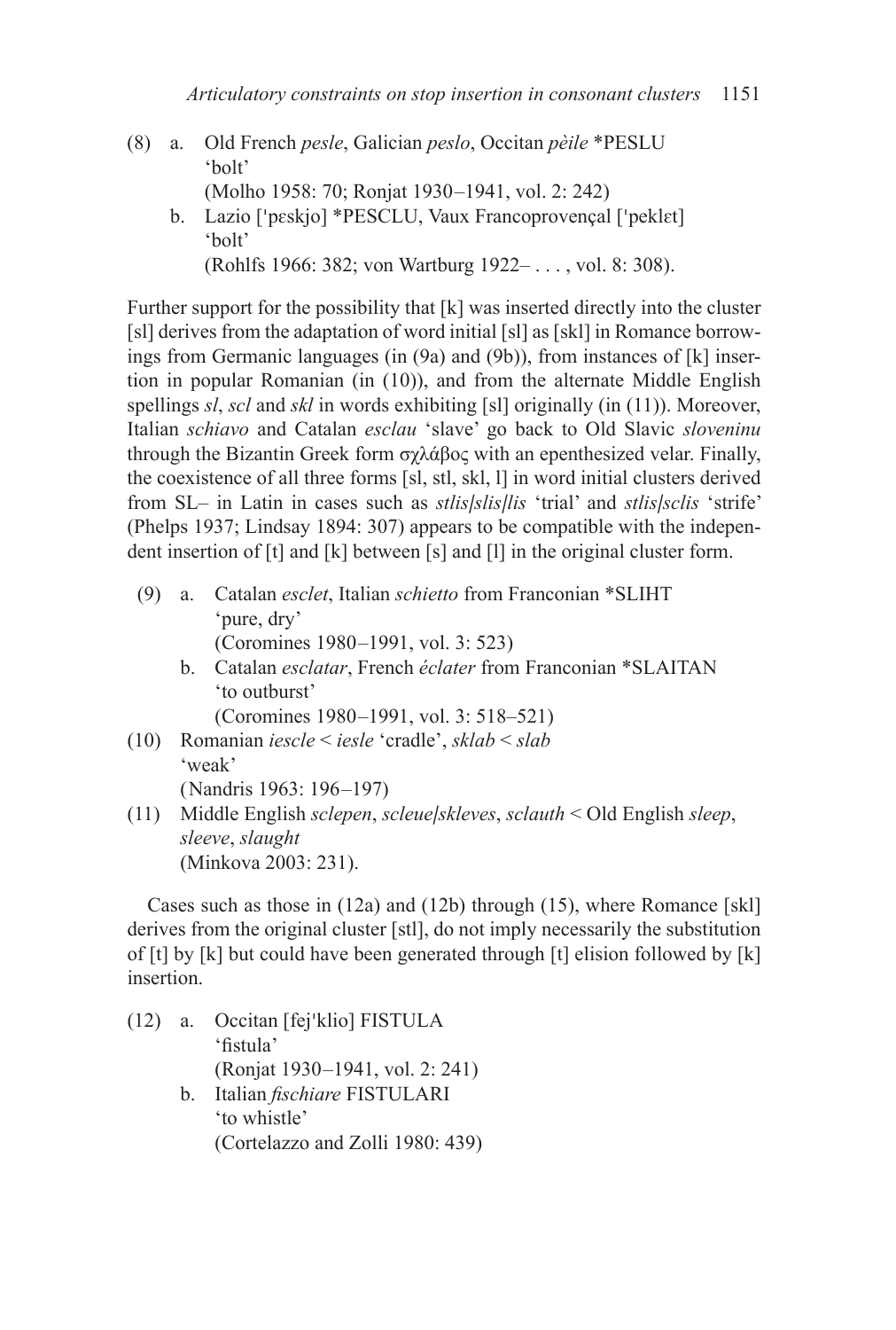- (13) Catalan, Occitan *esclop* STLOPPUS 'wooden show' (Ronjat 1930 –1941, vol. 2: 241; Coromines, 1980 –1991, vol. 3: 528–530)
- (14) Occitan *uscla*, Catalan *usclar*, dialectal Italian *uschiare* USTULARE 'to burn'

```
(Ronjat 1930 –1941, vol. 2: 241; Coromines, 1980 –1991, vol. 8: 997)
```
(15) Occitan *arescle* \*ARISTULU 'beard of corn' (Ronjat 1930 –1941, vol. 2: 241)

# **4. Stop deletion**

The hypothesis that stop epenthesis in clusters can be attributed exclusively to articulatory factors is consistent with the articulatory mechanisms involved in the reduction and elision of a stop consonant in two and three consonant clusters.

The elision of a stop C2 after a (quasi)-homorganic C1 in biconsonantal word final sequences may be attributed to the identity in place of articulation between the two adjacent consonants much in the same way as stop insertion is facilitated by homorganicity between the two consonants of the original cluster. Word final stop elision may be exemplified in Eastern Catalan where, in contrast with Valencian Catalan, an underlying oral stop drops after a homorganic nasal and an underlying dental stop is deleted in nonlearned words after [l] and in colloquial and/or fast speech after [s, r] (Eastern [kam], [al], Valencian [kamp], [alt] 'field', 'high, tall'; Recasens 1996).

As for three consonant clusters, the elision of a stop C2 may also take place next to a consonant exhibiting the same place of articulation at the bilabial (see (16)), alveolar (in (17)) or velar (in (18)) zone (see also Côté 2000: 43 regarding Hungarian clusters).

|  | (16) a. [mpt, mps] > [nt, ns]   | Catalan ['konta] COMPUTU           |
|--|---------------------------------|------------------------------------|
|  |                                 | count'                             |
|  |                                 | Catalan <i>cansar</i> CAMPSARE     |
|  |                                 | to tire out'                       |
|  | b. $[rpm] > [rm]$               | Spanish sarmiento SARMENTUM <      |
|  |                                 | <i><b>*SARPMENTOM</b></i>          |
|  |                                 | (Niederman 1953: 157)              |
|  | $(17)$ a. [stm, stn] > [zm, zn] | Old French [ez'mer] AESTIMARE      |
|  |                                 | 'to evaluate'                      |
|  |                                 | Old Bergamasco It. <i>pesnaga</i>  |
|  |                                 | <b>PASTINACA</b>                   |
|  |                                 | 'carrot'                           |
|  |                                 | (Pope 1934: 146; Rohlfs 1966: 384) |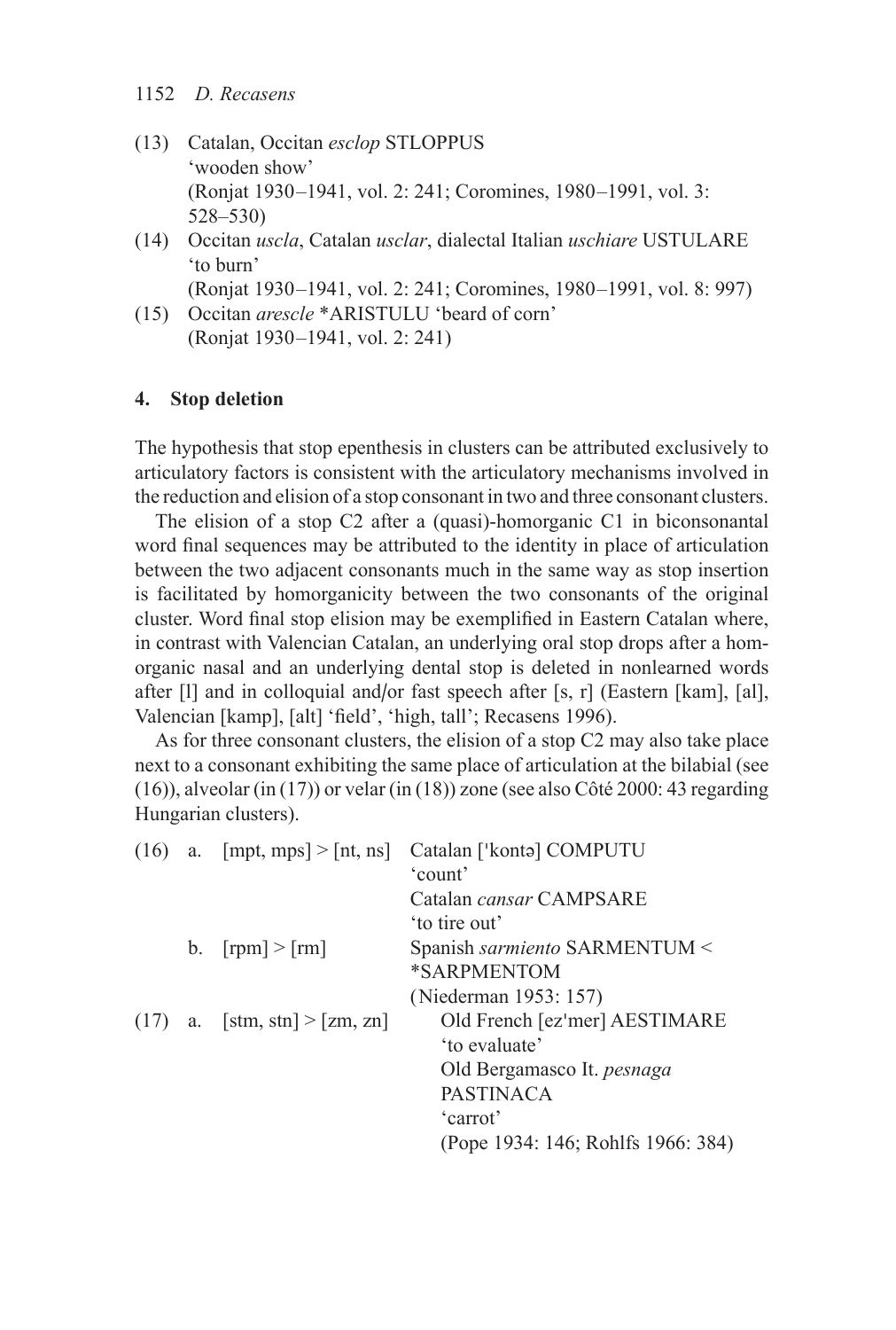|      | $\mathbf{b}$ . |              | [nts, rts, $ ts  >$ [ns, rs, $ s $ ] | Catalan [Aan'sol] LINTEOLU               |
|------|----------------|--------------|--------------------------------------|------------------------------------------|
|      |                |              |                                      | 'sheet'                                  |
|      |                |              |                                      | Catalan [di'mars] DIE MARTIS             |
|      |                |              |                                      | 'Tuesday',                               |
|      |                |              |                                      | Valencian Catalan [als] for [alts]       |
|      |                |              |                                      | 'high $(\text{pl.})'$                    |
|      |                |              | c. $[ndr, str] > [nr, sr]$           | dialectal Spanish [pon're] for [pon'dre] |
|      |                |              |                                      | 'I will put',                            |
|      |                |              |                                      | Old Spanish ['nweso] $\le$ ['nwestro]    |
|      |                |              |                                      | 'our (masc.)'                            |
|      |                |              |                                      | (Menéndez Pidal 1968: 106, 145).         |
| (18) |                | [nkt] > [nt] |                                      | Spanish quinto QUINTUS < QUINCTUS        |
|      |                |              | (Niederman, 1953: 73).               |                                          |

A good number of examples showing that the velar stop may drop from the original cluster [skl], thus yielding [sl], are in support of a direct [k] insertion process in the cluster [sl] (French *mâle* MASCULU 'male', *mêler* MISCULARE 'to mix', Spanish *muslo* MUSCULU 'thigh'). Likewise, French words with initial [skl] could be adapted as [sl] in Middle English, e.g., *slat* from *esclat*, *sluice* from *escluse* (Minkova 2003: 232). A related case could be the simplification processes [rgl] > [rl] and [gl] > [l] found in Old French *marle*, Occitan *marlo* MARGILA 'marl' (Molho 1958), Spanish *latir* GLATTIRE 'to beat', *landre* GLANDULA 'gland' (Menéndez Pidal 1968: 127), Campidanese Sardinian *landi* GLANDE 'acorn', [lɛa] GLEBA 'clod' (Virdis 1978: 69) and dialectal Catalan *ilésia* ECCLESIA 'church' (Recasens, 1996: 240). As argued for velar stop insertion in the sequence [sl] (see Section 3.4), the fact that [k, g] and dark [l] may share a velar closure or constriction may account for these changes to a large extent.

# **5. Conclusions**

Experimental data for Dutch and Valencian Catalan referred to in the present paper show that stop epenthesis in consonant clusters is phonetically motivated and may occur systematically or highly frequently. This suggests that epenthetic stops are phonetically variable at first and may undergo phonologization later on. Moreover, as for many other processes (such as dark [l] vocalization), stop insertion appears to be conditioned by several contextual and positional factors which render inserted stop closures more prone to acquire segmental status in some clusters than in others. This theoretical proposal is supposed to account for cases of stop insertion which cannot be easily explained by other more formal proposals, e.g.,  $[n] > [nd]$ ,  $ntl$ ,  $[s] > [st]$  and  $[z] > [zdl]$  violate constraints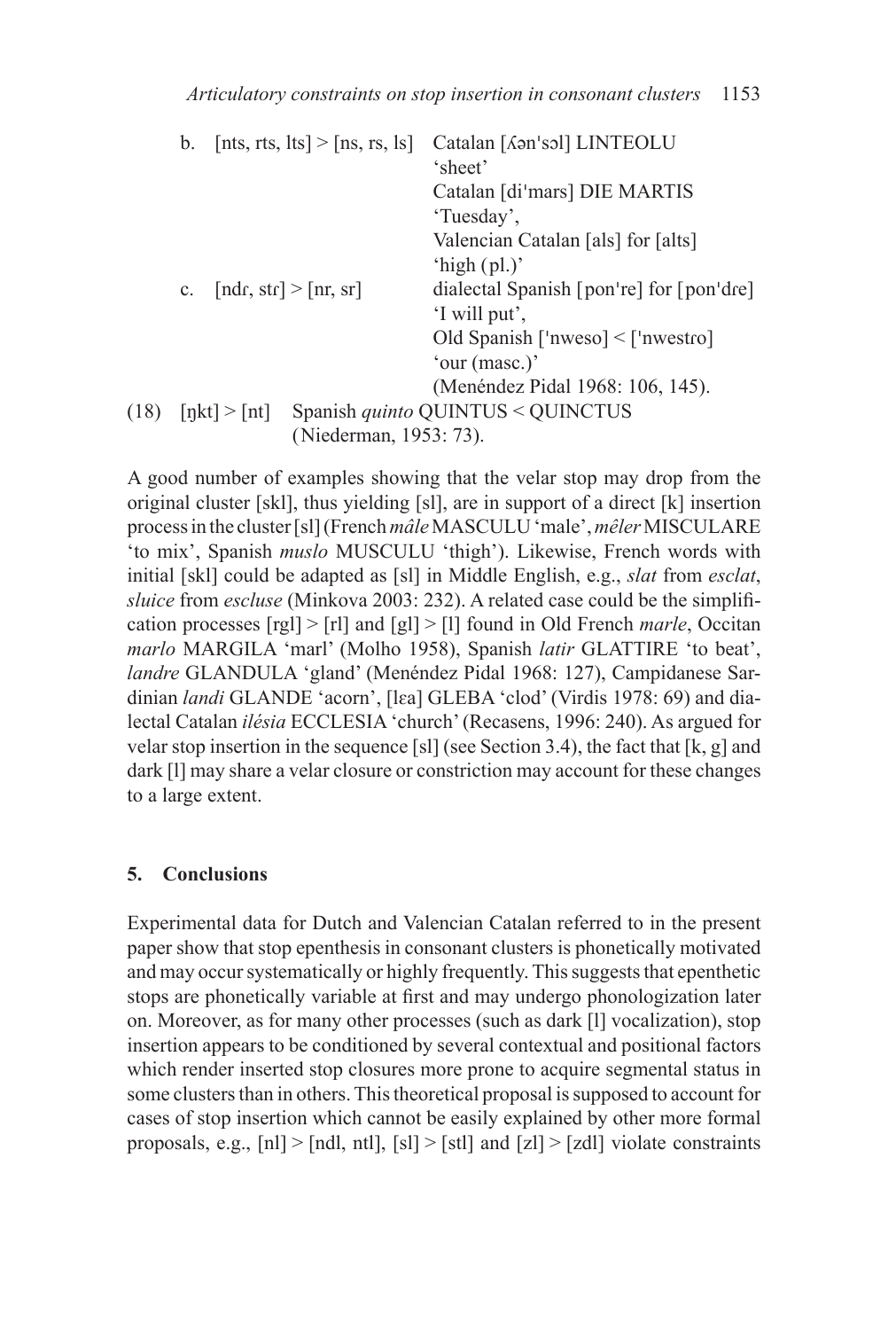on well-formedness of syllable initial clusters, and  $[n, sl] > [ngl, sk]$  (also voiceless stop insertion in clusters with two voiced consonants) the stipulation that the epenthetic stop should be similar to the two original consonants in the cluster.

It has been argued that stop insertion depends both on the formation of an oral closure and on a sufficient oral pressure rise so as to render the stop burst intense enough so that it may be accurately perceived. The former action is triggered by the anticipation or delay of the velic closing gesture with respect to the oral closure release in nasal clusters, and by (quasi-) complete tongue contact superposition between the two consonants in clusters without a nasal consonant. The DAC model has been called for in order to show that homorganicity applies to more clusters than previously assumed, and that the emergent stop closure formation is achieved by complete contact superposition in most cases. An increase in the intraoral pressure level should be favored by maximal articulatory superposition between C1 and C2 for clusters with non-nasal and nasal consonants, as well as by the presence of a fricative or trill C2, and by an increase in tongue contact and retraction of the place of articulation for C1.

Another contribution of the paper is that the inserted stop may be completely or partially voiced and that the absence or presence of voicing depends on several factors causing a higher or lower intraoral pressure level to occur during the emergent closing phase. Moreover, velar stop insertion in clusters with an alveolar consonant and dark [l] or [w] (e.g., [nl, sl, lw, rw]) may be attributed to C1 and C2 sharing a constriction at the velar or upper pharyngeal region. The fact that stop insertion and stop deletion may apply in the same or similar contextual conditions appears to be in support of the view that stop epenthesis is phonetically motivated.

The present work is relevant for the phonetics-phonology interface in that it shows that explanatory hypotheses in phonology need to be put to experimental testing, and that experimentally driven generalizations from a limited data set may prove inadequate. The latter remark applies to the assumption that emergent stops are most prone to be voiceless, or that stop epenthesis should apply independently of the articulatory and aerodynamic constraints for the consonants in the cluster to a large extent. Moreover, the experimental evidence adduced in the present investigation suggests that stop insertion and stop elision apply gradually through different clusters and presumably through the lexicon.

Further research should deal with the aerodynamic factors involved in the generation of a stop in different clusters including those with a liquid C2. Moreover, language data ( both synchronic and diachronic) on the frequency of occurrence of inserted stops as a function of consonant cluster are needed in order to achieve a more thorough understanding of how stop epenthesis operates in different languages and dialects.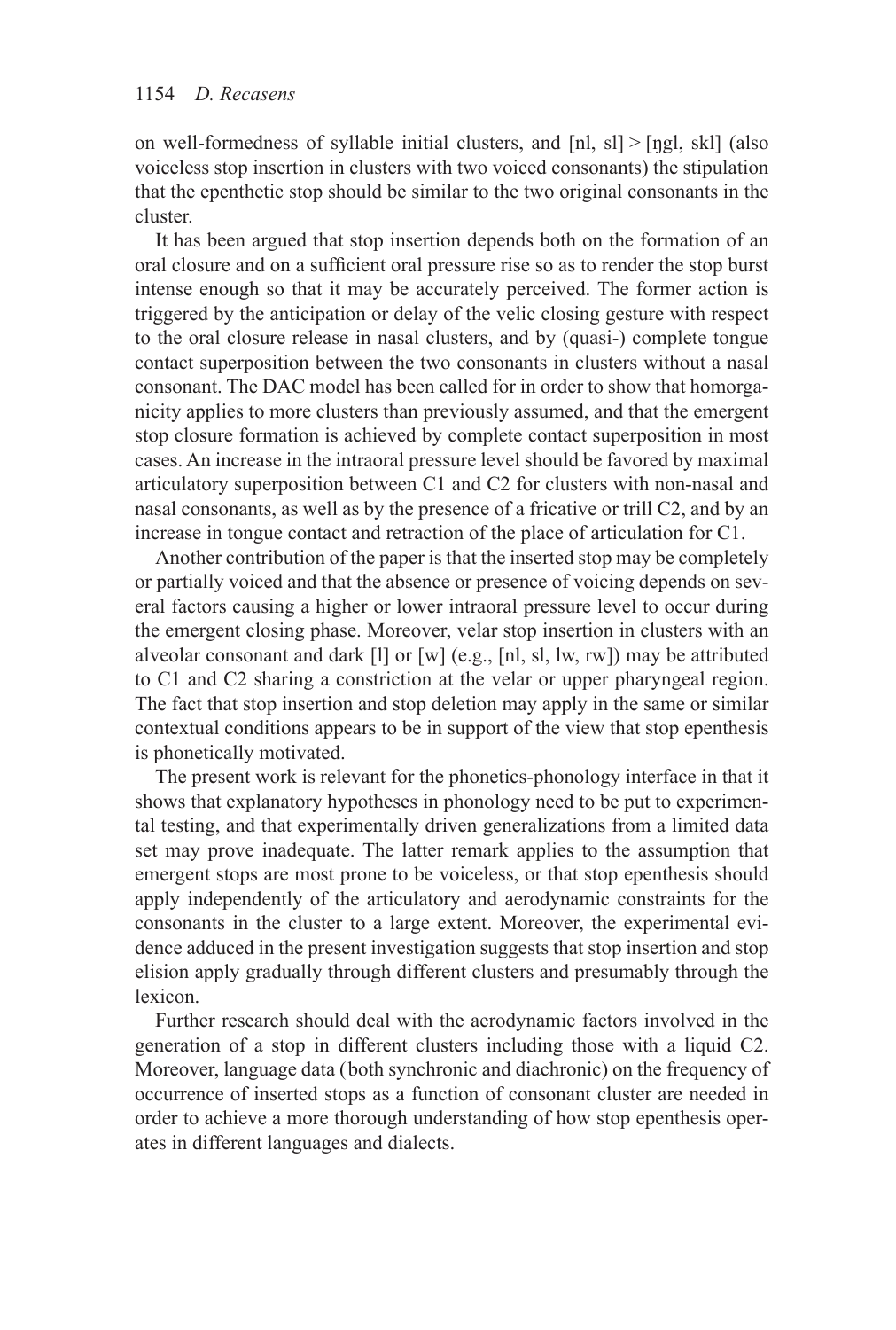*Received 22 February 2010 Universitat Autònoma de Barcelona Revised version received 2 January 2011 Institut d'Estudis Catalans,* 

*Barcelona*

# **Appendix**

| I. Clusters with a nasal C1   |                                                                                                                                                                                                                                                     |  |  |
|-------------------------------|-----------------------------------------------------------------------------------------------------------------------------------------------------------------------------------------------------------------------------------------------------|--|--|
| 1. $mf$ > mpf                 | Bergün Rosh. [am'pfle:r] INFLARE 'to swell', Eng. [tɪaɪʌmpf] triumph<br>(Lutta 1923: 252, Page 1997: 176)                                                                                                                                           |  |  |
| 2. $my > mby$                 | S.It. [im'bverno] INVERNU 'winter'<br>(Vincent 1988: 281)                                                                                                                                                                                           |  |  |
| $3. m\theta > mp\theta$       | American Eng. [wo.ump $\theta$ ] warmth<br>(Ohala 1983: 208)                                                                                                                                                                                        |  |  |
| 4. $mt > mpt$                 | Cat. compte COMITE 'count', Dut. [hɛmpt] for [hɛmt] 'shirt', Eng.<br>empty < Old Eng. æmtig, [dɪɛmpt] dreamt<br>(Warner 2002: 2; Murray 1989: 294)                                                                                                  |  |  |
| 5. $md > mbd$                 | Old Sp. limbde LIMITE 'border', Dut. ['hembden] hemden 'shirts'<br>(Menéndez Pidal 1968: 156; Picard 1987a: 269)                                                                                                                                    |  |  |
| $6. ml > mbl$ , mpl           | Cat. semblar SIMILARE 'to look like', Lat. exemplum < * exemlom<br>'example', Eng. thimble < Old Eng. thimle<br>(Niederman 1953: 152; Wetzels 1985: 287)                                                                                            |  |  |
| 7. $mn > mpn$                 | Old Fr. dampner DAMNARE 'to hurt', Middle Eng. nempne < Old Eng.<br><i>nemna</i> 'name'<br>(Pope 1934: 148, Ohala, 1997)                                                                                                                            |  |  |
| 8. $\text{ms}$ > $\text{mps}$ | Landes Gasc. [hemps] FIMUS 'manure', Eng. ['timpsta1] teamster<br>(Millardet 1910: 95, Ohala 1983: 208)                                                                                                                                             |  |  |
| 9. $mr > mbr$                 | Cat. sembrar SEMINARE 'to sow', Old Eng. timbran next to Gothic<br>timrjan 'to build'<br>(Page 1997: 177)                                                                                                                                           |  |  |
| 10. $mf > mpf$                | Eng. [a'sAmpfan] assumption<br>(Page 1997: 176)                                                                                                                                                                                                     |  |  |
| 11. $n\theta > nt\theta$      | Eng. [namt $\theta$ ] <i>ninth</i><br>(Page 1997: 176)                                                                                                                                                                                              |  |  |
| 12. $nl >$ ndl, ntl, ngl      | Romagnol It. ['kondla] CUNULA 'little cradle', Standard Germ.<br>öffentlich < offen + lich 'overt', Middle Eng. spindle < Old Eng. spinle.<br>For velar stop insertion, see Section 3.4.<br>(Rohlfs 1966: 355, Wetzels 1985: 302, Murray 1989: 300) |  |  |
| 13. $ns > nts$                | Bergün Rosh. [onts] ANNOS 'years', Neapolitan It. [pen'tsare] pensare<br>'to think', Eng. [sents] sense<br>(Lutta 1923: 244, Rohlfs 1966: 381, Page 1997: 176)                                                                                      |  |  |
| 14. $nz > ndz$                | Yid. gandz < German Gans 'goose'<br>(Wetzels 1985: 314)                                                                                                                                                                                             |  |  |
| 15. $nr > ndr$                | Cat. cendra CINERE 'ashes', Eng. thunder < Old Eng. thunrian<br>(Wetzels 1985: 287)                                                                                                                                                                 |  |  |
| 16. $n \ftrsim n \ftrsim$     | Landes Gasc. ['mantfə] < Fr. manche 'sleeve', Eng. censure ['sɛntfəɪ]<br>(Millardet 1910: 96, Page 1997: 176)                                                                                                                                       |  |  |

Table 1. *Stop epenthesis processes with examples*†.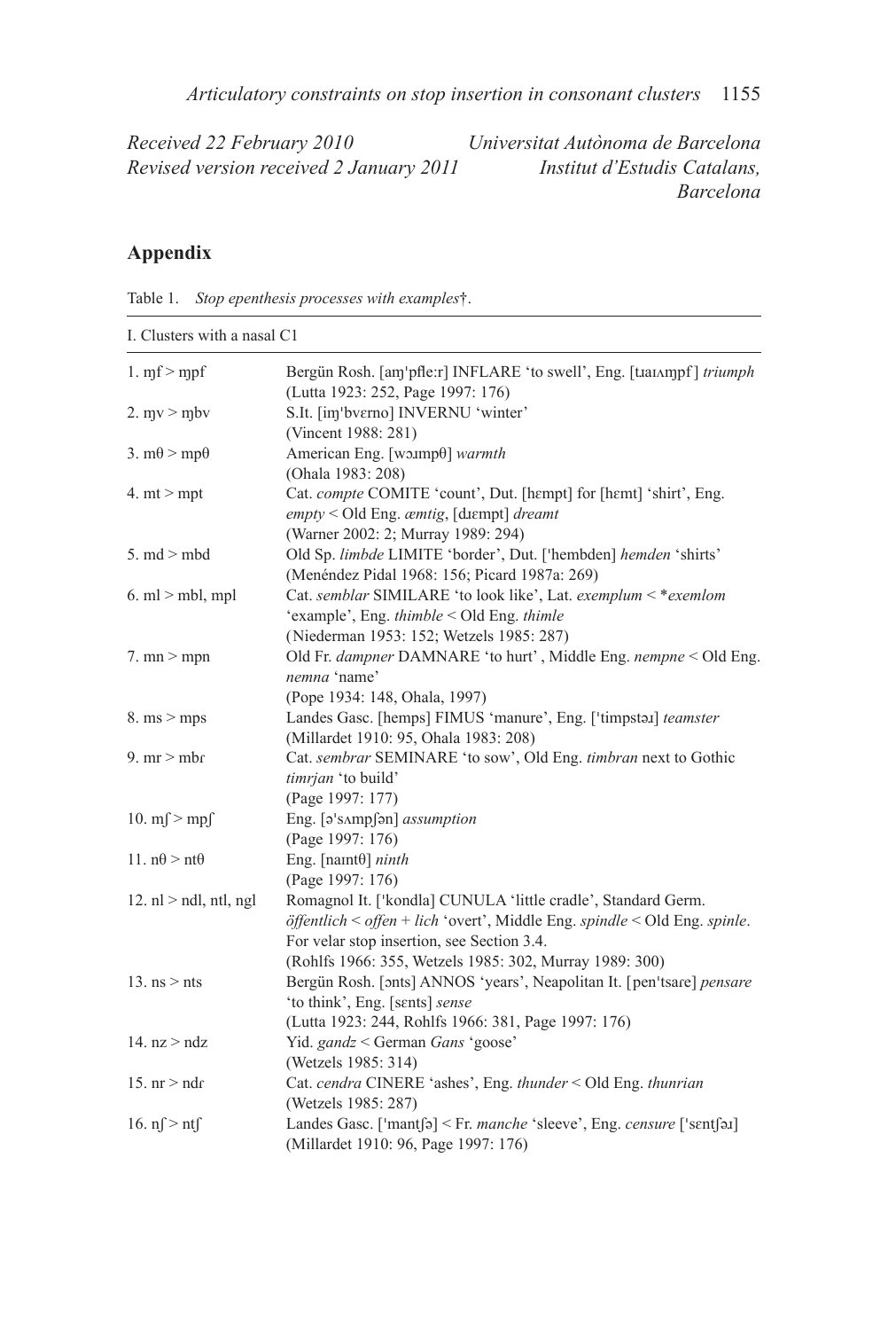# Table 1 (*Continued*)

|  | I. Clusters with a nasal C1 |  |  |  |  |
|--|-----------------------------|--|--|--|--|
|--|-----------------------------|--|--|--|--|

| 17. $nz > ndz$                  | XVIII c. Eng. <i>change</i> , Eastern Cat. ['men(d)3a] 'he/she eats'<br>(MacMahon 1998: 479, Recasens 1996: 296–297)                                   |
|---------------------------------|--------------------------------------------------------------------------------------------------------------------------------------------------------|
| 18. $\text{pr}$ > $\text{ndr}$  | Valencian Cat. [plan'dria] $\leq$ plany(e)ria 'I would complain'<br>(Alcover and Moll 1929, II: 46)                                                    |
| 19. $\eta$ >nt $\int$           | Valencian Cat. [ant $\lceil$ ] < [an $\lceil$ ] ANNOS 'years'<br>(Recasens 1996: 273–274)                                                              |
| $20. \eta\theta > \eta k\theta$ | Eng. [ $\text{lenk}\theta$ ] length<br>(Page 1997: 176)                                                                                                |
| 21. $\eta t > \eta kt$          | Dut. [hankt] $\le$ [hant] 'he hangs'<br>(Wetzels 1985: 288)                                                                                            |
| 22. $nl >$ ngl                  | Landes Gasc. [awran'glera] from [awran] *AULANA $\leq$ ABELLANA<br>'hazelnut tree'<br>(Millardet 1910: 99)                                             |
| 23. $\eta s > \eta ks$          | Landes Gasc. [manks] < [mans] MANUS 'hands', Eng. ['jʌnkstə.i]<br>youngster<br>(Millardet 1910: 95, Page, 1997: 176)                                   |
| 24. $\eta$ > $\eta$ k $\int$    | Eng. [ $\text{rank}[\text{əs}]$ <i>anxious</i><br>(Page 1997: 176)                                                                                     |
| 25. $\eta w > \eta g w$         | Sp. placename <i>Yanguas</i> JANUAS, Old Prov. [ven'ges] $\lt$ *[ven'gwes]<br>VENUISSET 'he/she would come'.<br>(Pensado 1986: 80, Grandgent 1905: 62) |

#### II. Clusters without a nasal C1

| 26.10 > 10                    | Eng. [hɛltθ] health                                                                                  |
|-------------------------------|------------------------------------------------------------------------------------------------------|
|                               | (Page 1997: 176)                                                                                     |
| 27. $ls > Its$                | Bergün Rosh. [tça'vɛlts] CAPILLOS 'hair (pl.)', Eng. [fɔlts] false, Yid.<br>$alts$ < $all(e)s$ 'all' |
|                               | (Lutta 1923: 244, Picard 1987b: 136, Page 1997: 176)                                                 |
| 28.1z > 1dz                   | Yid. haldz < Germ. Hals 'neck'                                                                       |
|                               | (Wetzels 1985: 314)                                                                                  |
| 29. $Ir > Idr$                | Cat. moldre MOLERE 'to grind', Middle Eng. alder < Old Eng. Alre                                     |
|                               | (Page 1997: 177)                                                                                     |
| 30. $1\frac{5}{1}$   t        | Eng. [weltf] Welsh                                                                                   |
|                               | (Page 1997: 176)                                                                                     |
| 31.1z > 1dz                   | s. XVIII Eng. [bʌl(d)3] bulge                                                                        |
|                               | (MacMahon 1998: 479)                                                                                 |
| 32. $lw > lgw$                | Old Prov. [val'ges] < * [val'gwes] VALUISSEM 'it would be worth'                                     |
|                               | (Grandgent 1905: 62)                                                                                 |
| $33. \text{ sm} > \text{spm}$ | Sanskrit ['grispma] < ['grisma] 'heat'                                                               |
|                               | (Ohala 1997)                                                                                         |
| 34. $sl$ > stl, skl           | Old Norse person name $\hat{As}(t)$ lákr, Old Eng. hwistlian next to Old Norse                       |
|                               | <i>hvisla</i> 'whistle'. For velar stop insertion, see Section 3.4                                   |
|                               | (Noreen 1903: 1961, Campbell 1959: 192).                                                             |
| 35. $z \ge z$ dl, $z \ge z$ l | Marche It. [zdlon'g $\varepsilon$ ] <i>slungare</i> "to lengthen", Rom. <i>zglobiu</i> < Old. Slav.  |
|                               | zlobiv <sub>b</sub> 'smart'                                                                          |
|                               | (Rohlfs 1966: 263, Fouché 1927: 78).                                                                 |
|                               |                                                                                                      |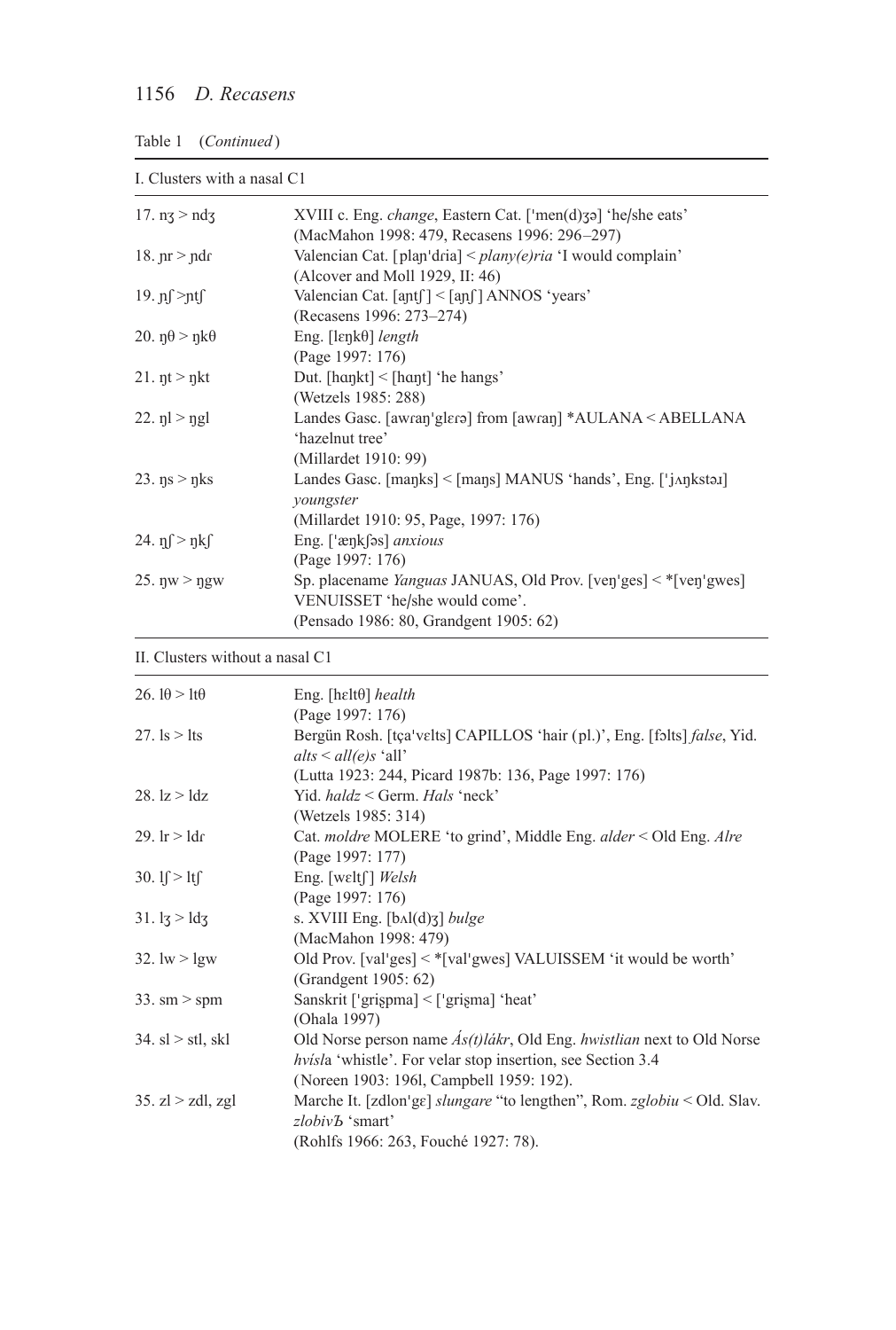| Table 1 |  | (Continued) |
|---------|--|-------------|
|---------|--|-------------|

|  | II. Clusters without a nasal C1 |  |  |  |  |
|--|---------------------------------|--|--|--|--|
|--|---------------------------------|--|--|--|--|

| $36. \text{ sn} > \text{stn}$ , skn    | Old Norse stniór < sniór 'snow', Old Eng. scnicendan < snicendan 'to                     |
|----------------------------------------|------------------------------------------------------------------------------------------|
|                                        | sneak, pres. part.'                                                                      |
|                                        | (Noreen 1903: 196, Murray 1989: 310)                                                     |
| $37.$ sr $>$ str                       | Old Fr. ['estra] ESSERE 'to be', Old Eng. stream < IndoEuropean<br>sre-'flow'            |
|                                        | (Pope 1934: 148, Prokosch 1939: 85)                                                      |
| 38. zr > zdr                           | Old Fr. ['kozdra] CONSUERE 'to sow'                                                      |
|                                        | (Pope 1934: 148)                                                                         |
| 39. $rs > rts$                         | Bergün Rosh. [arts] ARSU 'burnt'                                                         |
|                                        | (Lutta 1923: 245)                                                                        |
| 40. $r \sim r f$                       | Eastern Cat. [mər'(t)fa] Frankish *MARKON 'to go away'                                   |
|                                        | (Recasens 1996: 296-297)                                                                 |
| 41. $r_3 > r d_3$                      | Eastern Cat. ['mar(d)3a] MARGINE 'boundary'                                              |
|                                        | (Recasens 1996: 296-297)                                                                 |
| 42. $rw > rgw$                         | Old Prov. [mɛrk] < *['mergwit] MERUIT 'he/she deserved'                                  |
|                                        | (Grandgent 1905: 62)                                                                     |
| 43. $\int r > f(r) dr$                 | S. Valencian Cat. [konef'tre] < [konef(e)'re] 'I will know', Old High                    |
|                                        | German <i>ftraube</i> < <i>fraube</i> 'screw'                                            |
|                                        | (Colomina 1985: 177, Fouché, 1927: 79)                                                   |
| 44. $\text{gr} > \text{gdr}$           | S. Valencian Cat. [Aiz'ðria] < [Aez(i)'ria] <i>llegiria</i> 'I would read'               |
|                                        | (Colomina 1985: 177)                                                                     |
| 45. $\Delta s > \Delta ts$             | Old Fr. [fi $\Lambda$ ts] < [fi $\Lambda$ s] FILIOS 'sons'                               |
|                                        | (Pope 1934: 132)                                                                         |
| 46. $\delta$ r > $\delta$ dr           | Old Fr. [mi'eAdra] MELIOR, S. Valencian Cat. [kuʎ'dɾe] < [kuʎ(i)'re] 'I<br>will pick up' |
|                                        | (Pope, 1934: 148, Colomina 1985: 177)                                                    |
| 47. $\Lambda$ $>$ $\Lambda$ t $\Gamma$ | Valencian Cat. $[aAtf] < [aAf] ALIOS 'garlic, pl.'$                                      |
|                                        | (Recasens 1996: 276)                                                                     |
| 48. wl $>$ wgl                         | Landes Gasc. [aw'glan] *AULANA <abellana 'hazelnut'<="" td=""></abellana>                |
|                                        | (Millardet 1910: 101)                                                                    |
| 49. $wr > whr$                         | Landes Gasc. [aw'breAa] < [aw'reAa] AURICULA 'ear'                                       |
|                                        | (Millardet 1910: 101)                                                                    |
|                                        |                                                                                          |

†Written forms taken from historical documents or the standard language are given in italics. Cat. (Catalan), Dut. (Dutch), Eng. (English), Fr. (French), Gasc. (Gascon), Germ. (German), It. (Italian), Lat. (Latin), Prov. (Provençal), Rom. (Romanian), Rosh. (Romansh), Sp. (Spanish), Yid. (Yiddish). The English phonetic transcriptions have been taken from Kenyon and Knott (1953).

### **Notes**

This research was funded by projects FFI2009-09339 and HUM2006-0374 from the Spanish Government and FEDER, and 2009SGR003 and 2005SGR864 from the Catalan Government. I would like to thank Yves-Charles Morin and two reviewers for very insightful comments on a previous version of the manuscript. Correspondence address: Departament de Filologia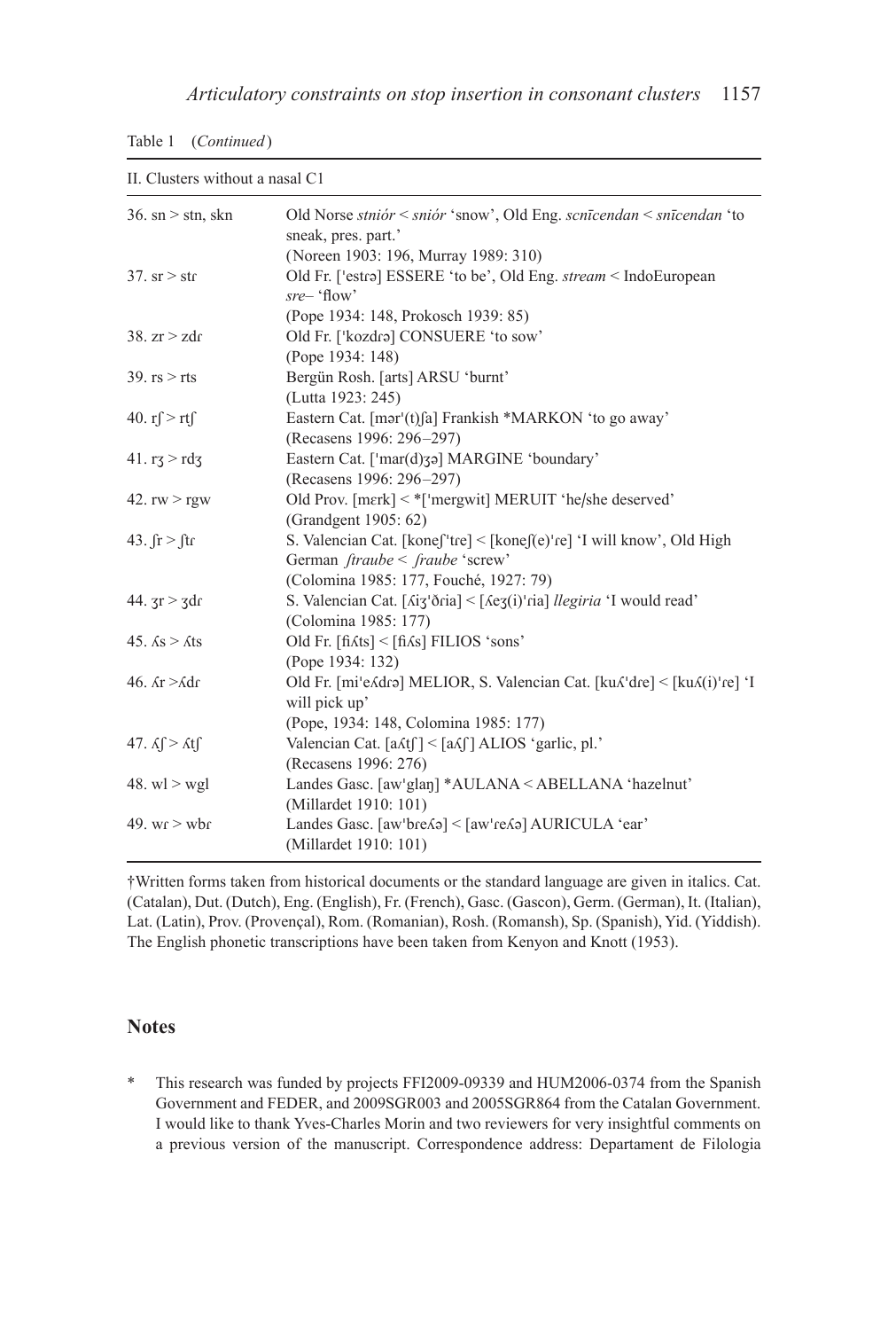Catalana, Edifici B, Campus de la UAB, 08193 Bellaterra (Cerdanyola del Vallès), Spain. E-mail: daniel.recasens@uab.es

- 1. A few stop insertions restricted to specific dialectal areas have not been included in Table I. In Romansh, [t] may be appended to heterorganic word final clusters with final [s] ([kle:fts] CLAVES 'keys', [nomts] NOMINES 'names', [krokʃts] CRUCES 'crosses', [maŋts] MANUS 'hands'; Lutta 1923: 246 –248). The change [ft] > [fst] is also documented in Old Norse  $($ [ofst $]$  < [oft]; Noreen 1903: 195). On the other hand, the so called dissimilation processes /s##s, s##ʃ/ > [tts, ttʃ  ] which we find in Majorcan Catalan (*tres sabates* 'three shoes', *tres xinesos* 'three Chinese people') could also be accounted for through stop insertion followed by cluster simplification, i.e.,  $\frac{1}{8}$  /s  $\frac{1}{8}$  /s  $\frac{1}{8}$  /s  $\frac{1}{8}$  /s is suggested by electropalatographic data revealing the presence of occluded realizations of preconsonantal [s] in this Catalan dialect (Recasens 2006b).
- 2. Additional support for the notion that the phonetic implementation of epenthetic stops in clusters with a final obstruent ought not to differ essentially from that of clusters with a final liquid should derive from experimental studies. To our knowledge, experimental data on stop insertion have only been collected for clusters with final [s] and, less so, for clusters with a final stop. A reason why stop epenthesis has not been investigated experimentally in clusters with a liquid C2 may be because these clusters typically occur word medially and inserted stops are less perceptible in this position than word finally (Yoo and Blankenship 2003; Arvaniti 2006; Recasens submitted).
- 3. In the example *Yanguas* of Table I (25), the sequence [ŋw] has been generated through regressive assimilation of [n] before [w], i.e.,  $\lfloor nw \rfloor$  >  $\lfloor nw \rfloor$ . Preference for [g] over [b] insertion in this case may be attributed to the acoustic similarity between nasalized [w] and [ŋ] (Ohala & Lorentz 1977).
- 4. It should be noticed, however, that this stop epenthesis process would not correspond to a real phonetic event if the presence of an emergent oral stop in written forms such as those in 4, 5 and 7 in Table I were just an orthographic convention indicating that the two meeting consonants ought to be pronounced as clearly as possible (Grandgent 1991: 195, Lloyd 1993: 331).
- 5. According to Campbell (1959: 192), the evolutions  $\lfloor \frac{\text{sm}}{\text{s}} \rfloor$  >  $\lfloor \frac{\text{skm}}{\text{s}} \rfloor$  and  $\lfloor \frac{\text{sm}}{\text{s}} \rfloor$  in word initial position were very rare in Old English.

### **References**

- Alcover, Antoni Maria & Francesc de Borja Moll. 1929–1932. La flexió verbal en els dialectes Catalans [The verbal inflection in the Catalan dialects]. *Anuari de l'Oficina Romànica de Lingüística i Literatura* 2–5.
- Ali, Latif, Ray Daniloff & Robert Hammarberg. 1979. Intrusive stops in nasal-fricative clusters: An aerodynamic and acoustic investigation. *Phonetica* 36. 85–97.
- Arkebauer, H. J., Thomas J. Hixon & J. C. Hardy. 1967. Peak intraoral air pressures during speech. *Journal of Speech and Hearing Research* 10. 196 –208.
- Arvaniti, Amalia. 2006. Stop epenthesis revisited. In *10th Conference on Laboratory Phonology (LabPhon 10) Book of abstracts*, 67– 68. Paris, 29 June–1 July.
- Black, John W. 1950. The pressure component in the production of consonants. *Journal of Speech and Hearing Disorders* 15. 207–210.
- Blankenship, Barbara 1992. What TIMIT can tell us about epenthesis. *UCLA Working Papers in Phonetics* 81. 17–25.
- Browman, Catherine P. & Louis Goldstein. 1991. Gestural structures: Distinctiveness, phonological processes, and historical change. In Ignatius G. Mattingly & Michael Studdert-Kennedy (eds.),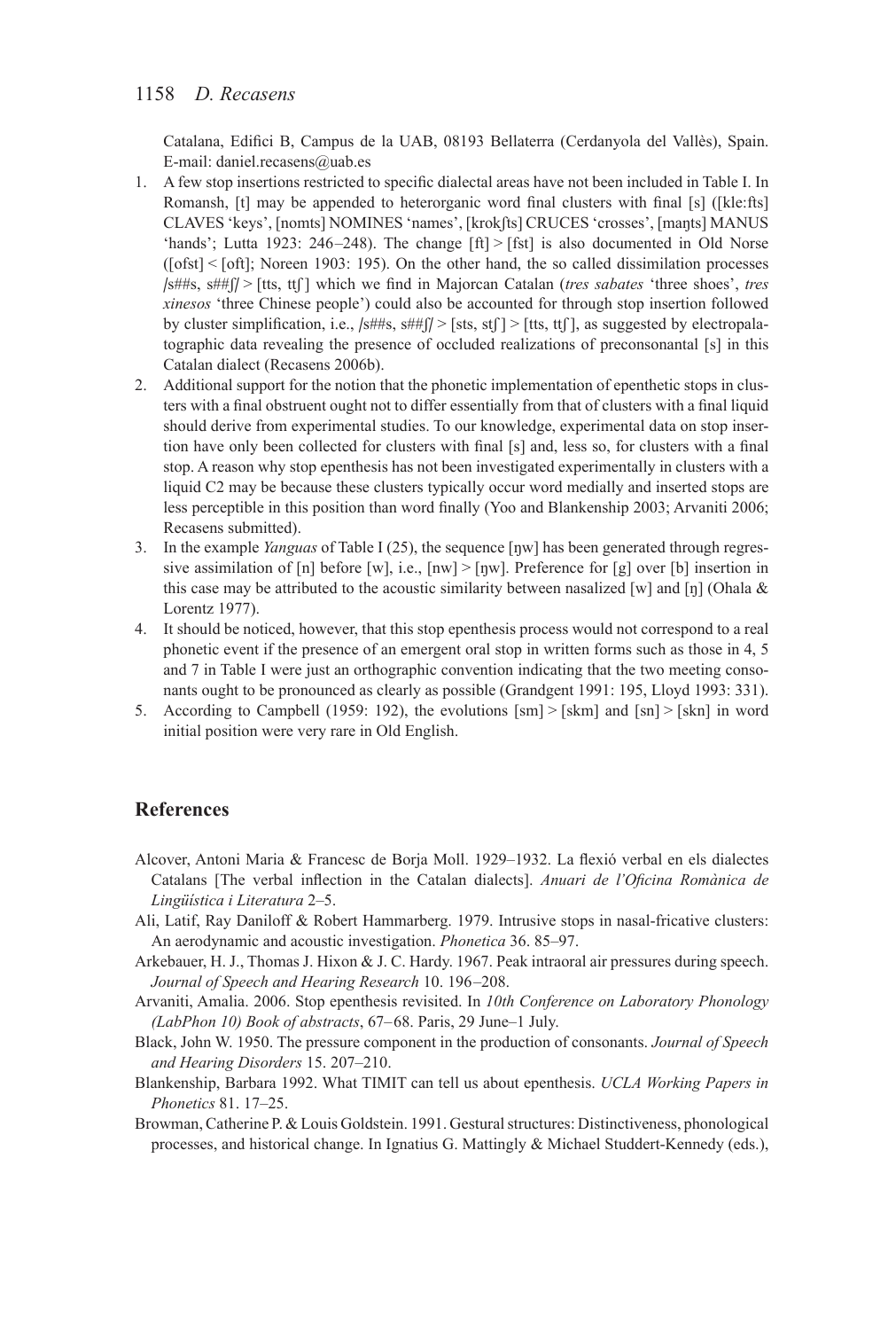*Modularity and the motor theory of speech perception*, 313–338. Hillsdale, NJ: Lawrence Erlbaum.

- Browman, Catherine P. & Louis Goldstein. 1995. Gestural syllable position effects in American English. In Fredericka Bell-Berti & Lawrence J. Raphael (eds.), *Producing Speech: Contemporary Issues for Katherine Safford Harris*, 19–34. Woodbury, NY: American Institute of Physics.
- Busà, Maria Grazia. 2007. Coarticulatory nasalization and phonological developments: Data from Italian and English nasal-fricative sequences. In Maria Josep Solé, Patrice Speeter Beddor & Manjari Ohala (eds.), *Experimental approaches to phonology*, 155–174. Oxford: Oxford University Press.
- Campbell, Alistair. 1959. *Old English grammar*. Oxford: Clarendon Press.
- Clements, George N. 1987. Phonological feature representations and the description of intrusive stops. In Anna Bosch, Barbara Need & Eric Schiller (eds.), *Papers from the parasession on autosegmental and metrical phonology*, 29–50. Chicago: Chicago Linguistic Society.
- Colomina, Jordi. 1985. *L'alacantí*. *Un estudi sobre la variació lingüística*. [The Catalan dialect from Alacant. A study on linguistic variation]. Alcoi: Diputació Provincial d'Alacant.
- Coromines, Joan. 1980 –1991. *Diccionari etimològic i complementari de la llengua catalana*.[Ethymological and complementary dictionary of the Catalan language]. 10 vols. Barcelona: Curial.
- Cortelazzo, Manlio & Paolo Zolli. 1980. *Dizionario etimologico della lingua italiana*. [Ethymological dictionary of the Italian language], vol. 2. Bologna: Zanichelli.
- Côté, Marie-Hélène. 2000 *Consonant cluster phonotactics: A perceptual approach*. Cambridge, MA: MIT dissertation.
- Dart, Sarah N. 1991. *Articulatory and acoustic properties of apical and laminal articulations*. UCLA Working Papers in Phonetics 79.
- Fouché, Pierre. 1927. *Études de phonétique générale*. [Studies on general phonetics]. Paris: Les Belles Lettres.
- Fourakis, Marios & Robert Port. 1986. Stop epenthesis in English. *Journal of Phonetics* 14. 197– 221.
- Giles, Stephen B. & Kenneth L. Moll. 1975. Cinefluorographic study of selected allophones of /l/. *Phonetica* 31. 206 –227.
- Grandgent, Charles Hall. 1905. *An outline of the phonology and morphology of Old Provençal*. Boston: Heath.
- Grandgent, Charles H. 1991 [1970]. *Introducción al latín vulgar*. [Introduction to Vulgar Latin]. 5th edn. Madrid: CSIC. [Original edition: Grandgent, Charles Hall. 1907. *Introduction to Vulgar Latin*. Boston: Heath & Co.]
- Herslund, Michael. 1986. Portuguese sandhi phenomena. In Henning Andersen (ed.), *Sandhi phenomena in the languages of Europe*, 505–518. Berlin & New York: Mouton de Gruyter.
- Hixon, Thomas. 1966. Turbulent noise sources for speech. *Folia Phonatrica* 18, 168–182.
- Hooper, Joan Bybee. 1976. *An introduction to natural generative phonology*. New York: Academic Press.
- Kenyon, John Samuel & Thomas Albert Knott. 1953. *A pronouncing dictionary of American English*. Springfield, MA: G. & C. Merriam Company.
- Lausberg, Heinrich. 1970. *Lingüística románica*. [Romance linguistics]. Madrid: Gredos. [Original edition: Lausberg, Heinrich. 1963. *Romanische Sprachwissenschaft*. Berlin & New York: De Gruyter.
- Lee, S.-H. 1991. The duration and perception of English epenthetic and underlying stops. Paper presented at the 121st meeting of the Acoustical Society of America, Baltimore, MD.
- Lindsay, Wallace Martin. 1894. *The Latin language: A historical account of Latin sounds, stems, and flexions*. Oxford: Clarendon Press.
- Lloyd, Paul M. 1993. *Del latín al español*. [From Latin to Spanish]. Madrid: Gredos. [Original edition: Lloyd, Paul. 1987. *From Latin to Spanish*. Philadelphia: American Philosophical Society.]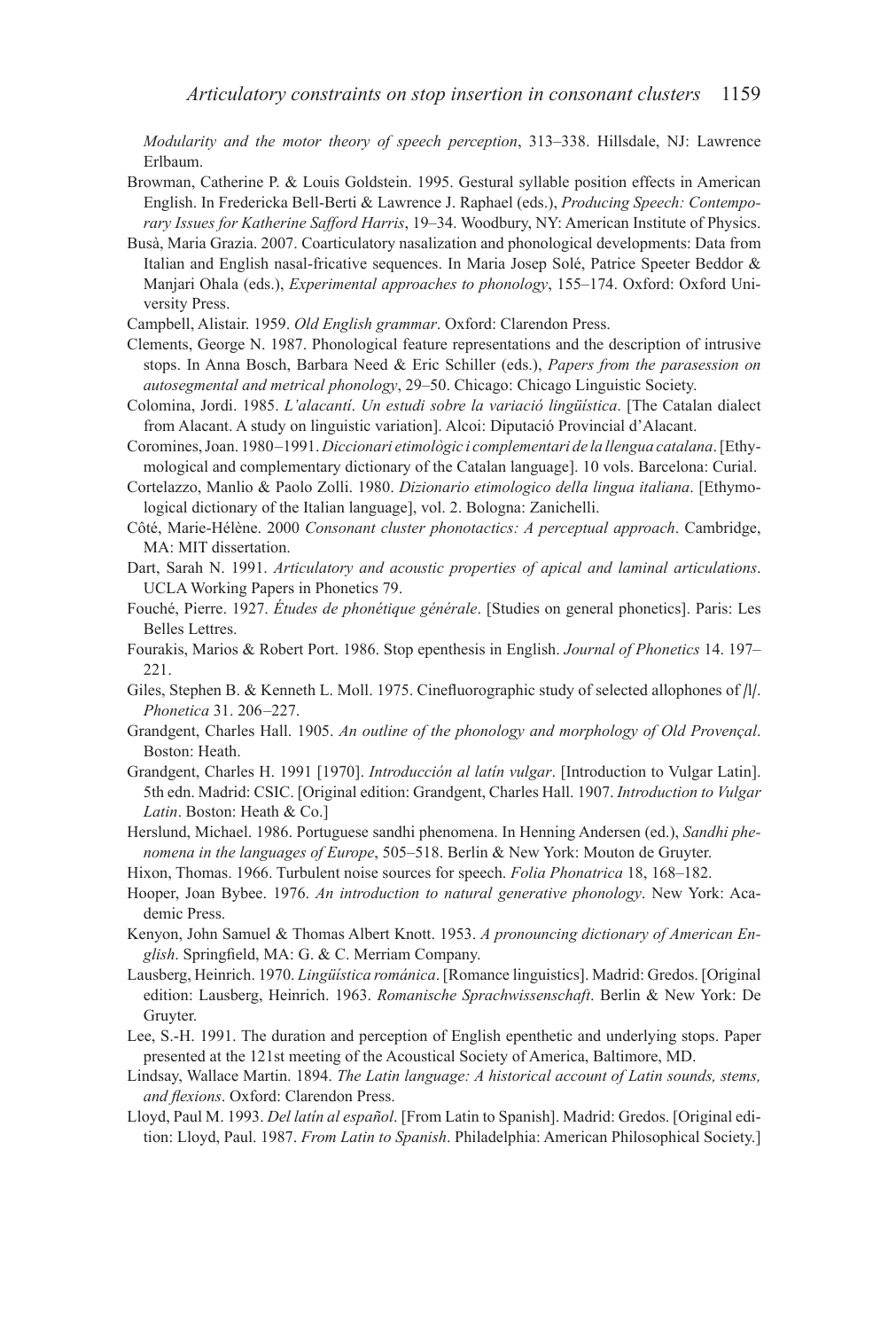- Lutta, Corrado Martin. 1923. Der Dialekt von Bergün und seine Stellung innerhalb der rätoromanischen Mundarten Graubündens. *Beihefte zur Zeitschrift für Romanische Philologie* 71.
- MacMahon, Michael K. C. 1998. Phonology. In Suzanne Romaine (ed.), *The Cambridge history of the English language*, vol. 4. Cambridge: Cambridge University Press.
- Malécot, André. 1955. An experimental study of force of articulation. *Studia Linguistica* 9. 35– 44.
- Malécot, André. 1968. The force of articulation of American stops and fricatives as a function of position. *Phonetica* 18. 95–102.
- Menéndez Pidal, Ramón 1968 [1904]. *Manual de gramática histórica española*. [A handbook of the historical grammar of Spanish]. 13th edn. Madrid: Espasa-Calpe.
- Meyer-Lübke, Wilhelm. 1974. *Grammaire des langues romanes*. 4 vols. Geneva: Slatkine reprints. [Original edition: Meyer-Lübke, Wilhelm. 1890 –1902. *Grammatik der romanischen Sprachen*. Leipzig: Reisland.]
- Millardet, Georges. 1910. *Études de dialectologie landaise*. Toulouse: Édouard Privat.
- Minkova, Donka. 2003. *Alliteration and sound change in Early English*. Cambridge: Cambridge University Press.
- Molho, Maurice. 1958. Acerca de la evolución del grupo –SKL– > –SL– en romance. [On the evolution –SKL– > –SL– in Romance]. *Archivo de Filología Aragonesa* 8–9. 63–71.
- Morin, Yves-Charles. 1980. Morphologisation de l'épenthèse en ancien français. [Morphologization of consonant epenthesis in Old French]. *Canadian Journal of Linguistics* 25. 204 –225.
- Morin, Yves-Charles. 1987. De quelques propriétés de l'épenthèse consonantique. *Canadian Journal of Linguistics* 32. 365–375.
- Mowrey, Richard & Pagliuca, William. 1985. The reductive character of articulatory evolution. *Journal of Italian Linguistics* 7. 37–124.
- Murray, Richard W. 1989. On epenthesis. *Folia Linguistica* 23. 293–316.
- Nandris, Octave. 1963. *Phonétique historique du roumain*. Paris: Klincksieck.
- Navarro Tomás, Tomás. 1972 [1918]. *Manual de pronunciación española*. [A handbook of Spanish pronunciation]. 17th edn. Madrid: CSIC.
- Niederman, Max. 1953. *Précis de phonétique historique du latin*. Paris: Klincksieck.
- Noreen, Adolf. 1903. *Altislandische und altnorwegische Grammatik unter Berücksichtigung des Urnordischen*. Halle: Max Niemeyer.
- Ohala, John J. 1974. Experimental historical phonology. In John M. Anderson & Charles Jones (eds.), *Historical linguistics, II: Theory and description in phonology*, 353–389. Amsterdam: North-Holland.
- Ohala, John J. 1983. The origin of sound patterns in vocal tract constraints. In Peter F. MacNeilage (ed.), *The production of speech*, 189–216. New York: Springer.
- Ohala, John J. 1997. Emergent stops. In *Proceedings of the 4th Seoul International Conference on Linguistics*, 84 –91. Seoul: Linguistic Society of Korea.
- Ohala, John J. & James P. Lorentz. 1977. The story of [w]: An exercise in the phonetic explanation for sound patterns. *Proceedings of the Annual Meeting of the Berkeley Linguistics Society* 3. 577–599.
- Page, B. Richard. 1997. Articulatory phonology as a tool for explanation in historical phonology: The case of stop epenthesis in Germanic. In Irmengard Rauch & Gerald F. Carr (eds.), *Insights in Germanic linguistics II: Classic and contemporary*, 175–188. Berlin & New York: Mouton de Gruyter.
- Pensado, Carmen. 1986. El contacto de sílabas como origen de la evoluciones de las secuencias de consonante + wau en romance. [Syllable contact as trigger of the evolution of consonant + wau sequences in Romance]. *Revista de Filología Románica* 4. 73–110.
- Phelps, John. 1937. Indo-European initial *sl*. *Language* 13. 279–284.
- Picard, Marc. 1987a. L'épenthèse consonantique: contraintes phonologiques et syllabiques. *Revue Québécoise de Linguistique* 16. 267–287.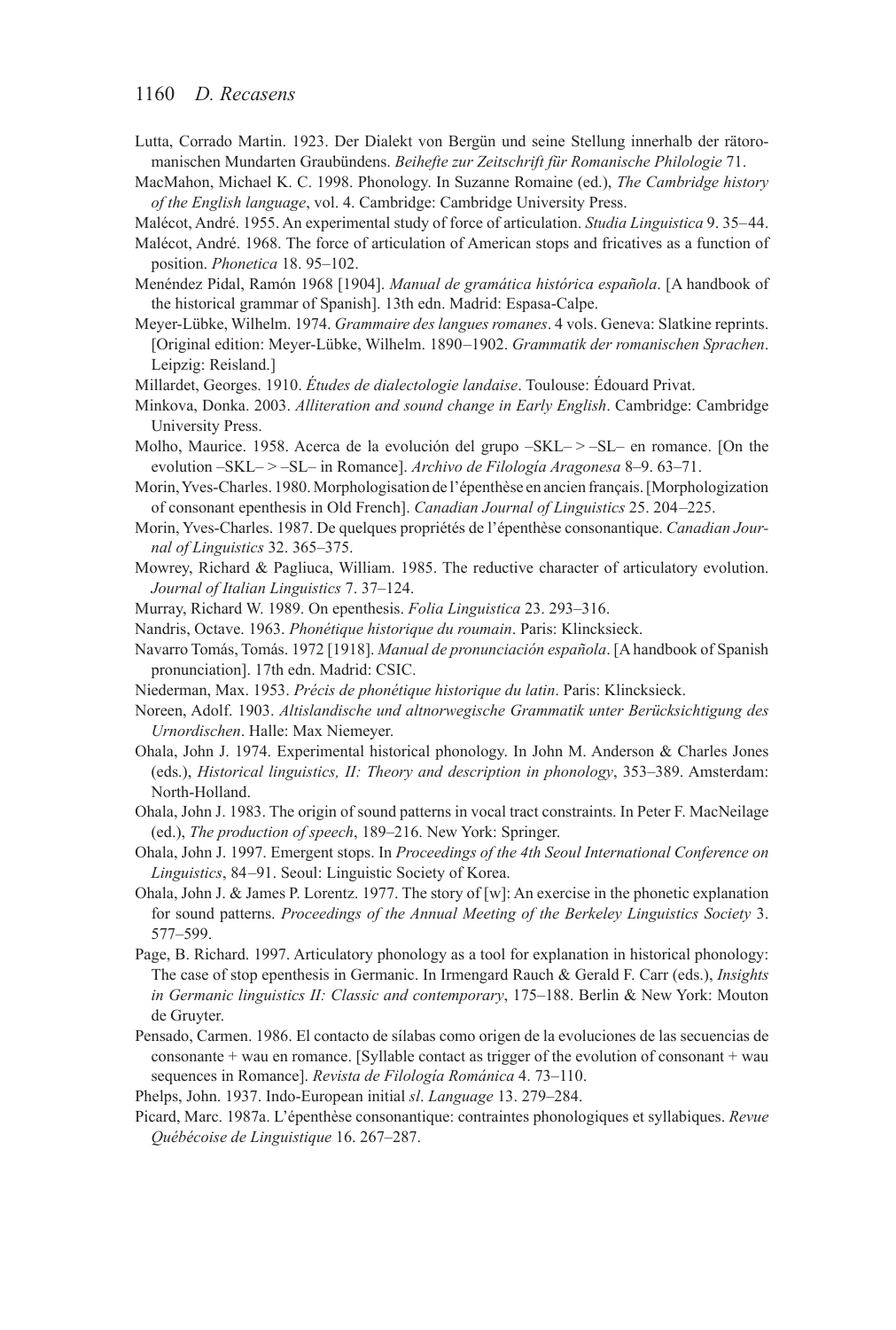- Picard, Marc. 1987b. On the general properties of consonant epenthesis. *Canadian Journal of Linguistics* 32. 133–142.
- Pope, Mildred K. 1934. *From Latin to Modern French with special consideration of Anglo-Norman*. Manchester: Manchester University Press.
- Proctor, Michael Ian. 2009. *Gestural characterization of a phonological class: The liquids.* New Haven, CT: Yale University dissertation.
- Prokosch, Eduard. 1939. *A comparative Germanic grammar.* Philadelphia: The Linguistic Society of America, University of Pennsylvania Press.
- Recasens, Daniel. 1996 [1991]. *Fonètica descriptiva del català*. [Descriptive phonetics of Catalan]. 2nd edn. Barcelona: Institut d'Estudis Catalans.
- Recasens, Daniel. 2006a. Integrating coarticulation, assimilation, and blending into a model of articulatory constraints. In Louis M. Goldstein, Doug H. Whalen & Catherine T. Best (eds.), *Laboratory Phonology 8*, 611– 634. Berlin & New York: Mouton de Gruyter.
- Recasens, Daniel. 2006b. Gradient weakening for syllable-final /s, r/ in Majorcan Catalan consonant clusters. In Hani Camille Yehia, Didier Demolin & Rafael Laboissière (eds.), *Proceedings of the 7th International Seminar on Speech Production*, 11–18. Belo Horizonte: CEFALA.
- Recasens, Daniel. In press. Adaptation du lieu d'articulation dans les groupes consonantiques du catalan à la lumière du modèle DAC. In Mohamed Embarki & Christelle Dodane (eds.), *La coarticulation: indices, direction et représentation*. Paris: l'Harmattan.
- Recasens, Daniel. Submitted. The phonetic implementation of underlying and epenthetic stops in word final clusters in Valencian Catalan.
- Recasens, Daniel & Aina Espinosa. 2005. Articulatory, positional and coarticulatory characteristics for clear /l/ and dark /l/: Evidence from two Catalan dialects. *Journal of the International Phonetic Association* 35. 1–25.
- Recasens, Daniel & Aina Espinosa. 2007. Phonetic typology and positional allophones for alveolar rhotics in Catalan. *Phonetica* 64. 1–28.
- Recasens, Daniel & Maria Dolors Pallarès. 2001a. *De la fonètica a la fonologia. Les consonants i assimilacions consonàntiques del català*. [From phonetic to phonology. Consonants and consonant assimilations in Catalan]. Barcelona: Ariel.
- Recasens, Daniel & Maria Dolors Pallarès. 2001b. Coarticulation, assimilation and blending in Catalan consonant clusters. *Journal of Phonetics* 29. 273–301.
- Recasens, Daniel, Maria Dolors Pallarès & Jordi Fontdevila. 1997. A model of lingual coarticulation based on articulatory constraints. *Journal of the Acoustical Society of America* 102. 544 –561.
- Rohlfs, Gerhard. 1966. *Grammatica storica della lingua italiana e dei suoi dialetti*. [A historical grammar of Italian and its dialects], vol. 1. Turin: Einaudi.
- Rohlfs, Gerhard. 1970. *Le gascon: Études de philologie pyrénéenne*. 2nd edn. Tübingen: Max Niemeyer.
- Ronjat, Jules. 1930 –1941. *Grammaire ( h)istorique des parlers provençaux modernes*. 4 vols. Montpellier: Société des Langues Romanes.
- Solé, Maria Josep. 2002. Aerodynamic characteristics of trills and phonological patterning. *Journal of Phonetics* 30. 655– 688.
- Solé, Maria Josep. 2007. The stability of phonological features with and across segments: The effect of nasalization on frication. In Pilar Prieto, Joan Mascaró & Maria-Josep Solé (eds.), *Segmental and prosodic issues in Romance phonolog*y, 41– 66. Amsterdam & Philadelphia: John Benjamins.
- Väänänen, Veikko. 1985 [1970]. *Introducción al latín vulgar*. [Introduction to Vulgar Latin]. 2nd edn. Madrid: Gredos. [Original edition: Väänänen, Veikko. 1967. *Introduction au latin vulgaire*. Paris: Klincksieck.]
- Vennemann, Theo. 1988. *Preference laws for syllable structure and the explanation of sound change*. Berlin & New York: Mouton de Gruyter.